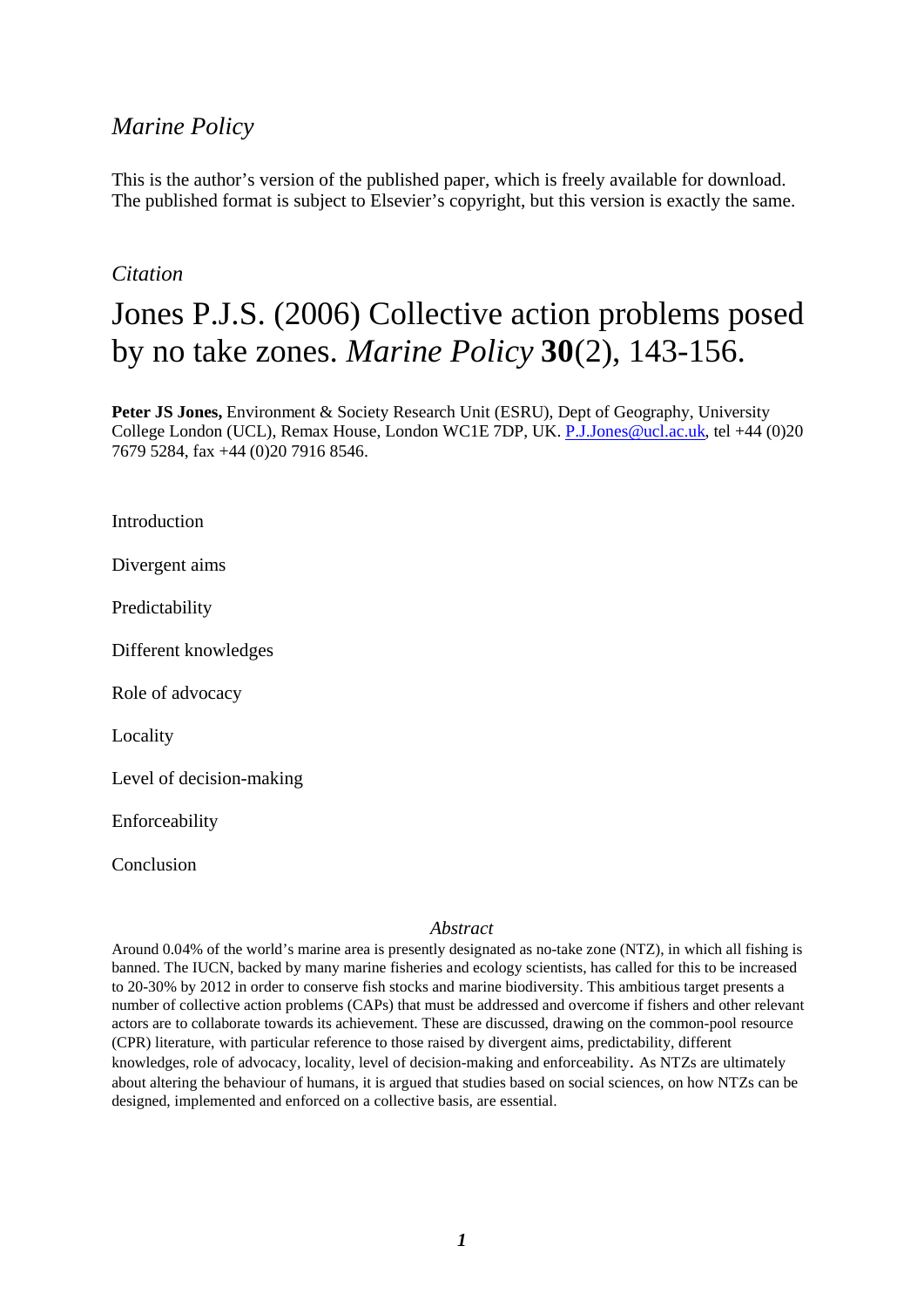# **Introduction**

1

No-take zones (NTZs) can be defined as marine areas in which the extraction of living and non-living resources is permanently prohibited, except as necessary for monitoring or research to evaluate effectiveness [1]. As such they are the most restrictive type of marine protected area (MPA), this being a general term for a wide variety of designations which confer varying degrees and types of protection. NTZs are thus equivalent to Category I (strict nature reserve/wilderness area) under the IUCN's protected area management categories [2], though a wide variety of designation terms is used to describe them, e.g. marine reserves, highly protected marine areas, marine preservation zone, scientific zone. There has been a rapidly growing interest in recent years in the potential of NTZs as a partial solution to the challenges of declines in both fish stocks and marine biodiversity. The increasing number of publications on various aspects of NTZs [3, 4] reflects this interest. The foci of these publications vary, but the majority draw on marine fisheries and/or ecological sciences. However, very few papers have analysed the social challenges posed by NTZs. This paper makes a contribution to filling this gap by analysing the collective action problems (CAPs) posed by NTZs, particularly those in territorial seas out to 12 nm, drawing on the common-pool resource (CPR) literature. It is important to note that this paper is strictly focused on CAPs posed by NTZs, and is not a wider analysis of fisheries management drawing on CPR theories, on which there is already a wide literature<sup>1</sup>.

It is estimated that less than 0.5% of the area of the world's oceans is designated as MPA [8, 9]. Yet a smaller percentage is fully protected as NTZ, estimated in 2000 at around only 0.01% [10]. Considering this minuscule proportion, the IUCN's recommendation that 20-30% of each marine habitat should be designated as NTZ by  $2012<sup>2</sup>$  is clearly very ambitious, though, as Suzuki [12] notes, such recommendations are easily ignored. The 2002 World Summit on Sustainable Development was less ambitious in that whilst it called for the restoration of depleted fish stock and a representative network of MPAs, it did not include an explicit target for permanent NTZs<sup>3</sup>. However, there have been many calls for a much greater proportion of the world's seas to be designated as NTZs, particularly in the late 1990's and early 2000's, which support the IUCN's target<sup>2</sup>. In 1998, 1605 marine scientists signed a call for governments to protect 20% of the world's seas from threats by 2020 [14, 15]. Similarly, in 2001, 161 marine scientists signed a scientific consensus statement calling for a network of NTZs to conserve fisheries and marine biodiversity [16], as the culmination of a three-year research project [17].

At around the same time the USA's National Research Council published a detailed analysis and guide on MPAs which was largely focused on NTZs [1], whilst WWF commissioned a comprehensive guide to NTZs [8]. There were also many papers stressing the impacts of fishing on ecosystems [18-23] and arguing for NTZs [10, 24-28]; highlighting the impacts of fishing on species [29], e.g. sharks [30] and other chondrichthyans [31], sea turtles [32], cetaceans [33, 34], and shellfish-eating birds [35]; stressing the potential benefits of NTZs based on models [36-43]; and reporting the observed effectiveness of NTZs in providing for the recovery of fish populations within [44-46] and beyond [47, 48] their boundaries.

In the face of this large number of recent publications making the case for NTZs, it could easily be concluded that there is a consensus on their need and that the prospects for achieving the IUCN's 20-30% NTZ target<sup>2</sup> are therefore relatively good. However, there are many who challenge the case for NTZs on various grounds, e.g. most fish stocks are too mobile for such site-specific approaches [49]; decreasing overall effort is far more effective for conserving fish stocks and avoiding ecosystem regime shifts [50], both accordingly arguing that modern fisheries management approaches (MFMAs), such as quotas and technical measures, may often be more

<sup>&</sup>lt;sup>1</sup> See, for example, chapters 1, 6, 8 & 10 [5] of Ostrom et al. [6] and chapters 2, 3, 5 & 6 of Dolšak and Ostrom [7].

<sup>&</sup>lt;sup>2</sup> Recommendation 5.22 calls "on the international community as a whole to.... 1) Establish by 2012 a global system of effectively managed, representative networks of marine and coastal protected areas... a) these networks should be extensive and include strictly protected areas that amount to at least 20-30% of each habitat" [11]. The rough area estimate of 0.01% in 2000 [10] does not include, *inter alia*, the 2004 addition of around 99000 km<sup>2</sup> NTZ in the Great Barrier Reef Marine Park. This alone raised the NTZ area figure to around 0.04%, compared to which the IUCN target represents a 500-750 times increase in eight years, at the time of writing.

 $3\,30(a)$  Maintain or restore stocks to levels that can produce the maximum sustainable yield with the aim of achieving these goals for depleted stocks on an urgent basis; 31(c)… the establishment of marine protected areas… including representative networks by 2012 and time/area closures for the protection of nursery grounds and periods [13].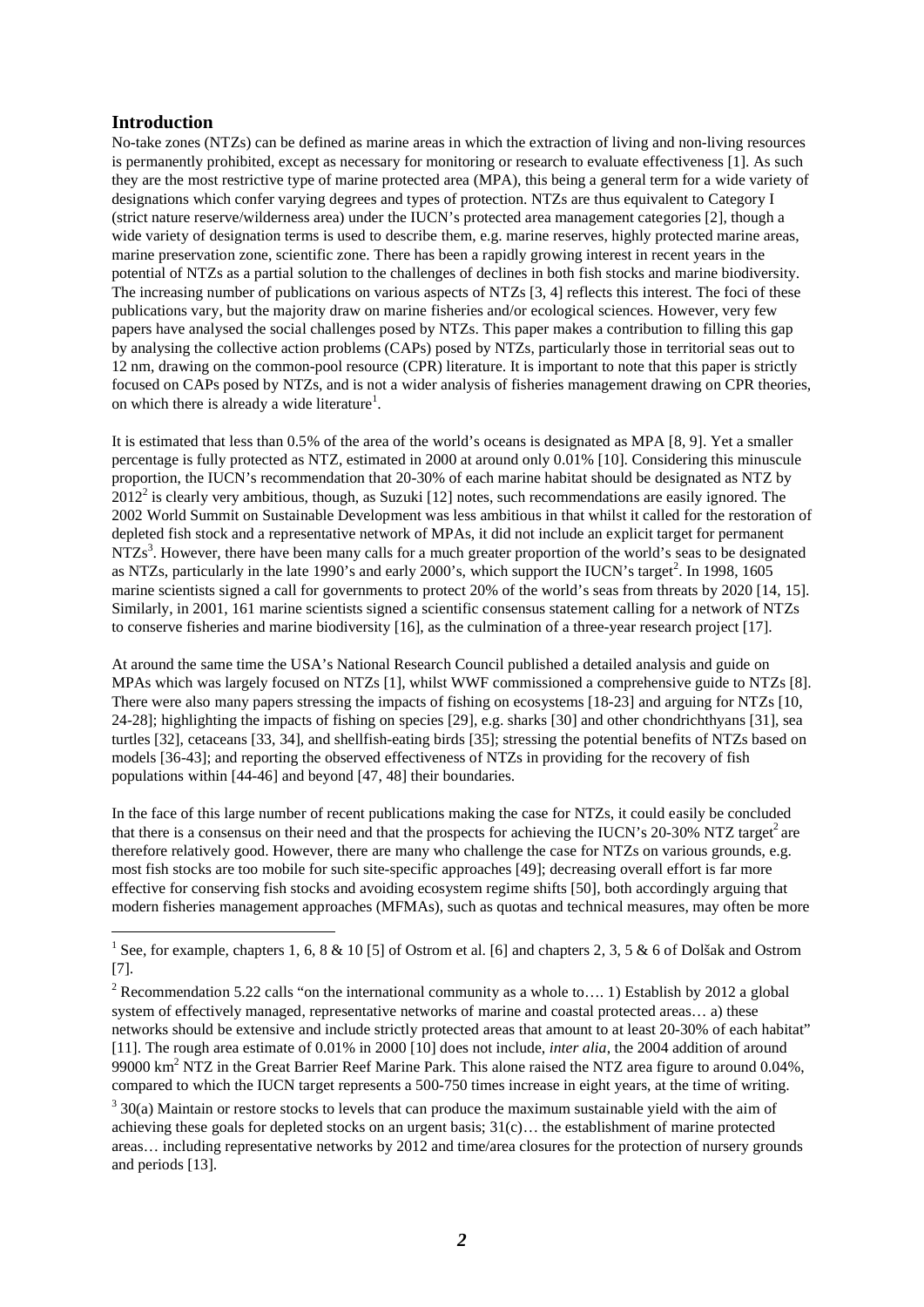effective than NTZs. Willis at al. [3] declare themselves as proponents of NTZs, but review papers that question the validity of many of the theoretical speculations based on models that have been made for their potential benefits, and question the scientific rigour of much of the empirical evidence for the recovery of fish populations within them.

Many of the arguments for and against NTZs are represented in a forum of seven viewpoint papers [51] by marine biologists, fishery biologists and fishers. An analysis of these and other papers indicates that the consensus on the need for NTZs may actually be confined to quite a narrow constituency. Table 1 summarises the main positions for and against NTZs. Shipp's critical perspective on NTZs [49] prompted a rebuttal [52] that countered many of his arguments, and debates on the merits of NTZs will no doubt continue. Whilst Table 1 reveals that the number of author's arguing for NTZs is greater than the number arguing against, the pattern, in practice, is for fishers to tend to object to and resist NTZ proposals on a variety of grounds, e.g. (a) the potential benefits of such designations are largely unproven [4, 51], a position which Polunin [53] argues is scientifically justified, whilst the losses to excluded fishers are immediate and obvious; (b) the presumption that fishing should be allowed everywhere all the time unless negative impacts on stock sustainability can be proven [54]; and (c) the tendency for people to almost reflexively oppose restrictions to what they can do on the global commons [28]. Such objections and resistance will no doubt continue to be a considerable hindrance to the achievement of the IUCN's target<sup>2</sup>.

Against this background, this paper will analyse some of the challenges to gaining the agreement and cooperation of fishers with NTZs. These are considered as collective action problems (CAPs), i.e. the general challenges that must be addressed and overcome if actors are to collectively govern CPRs. The CPR literature argues that such CAPs must be overcome, through the re-design of institutional arrangements, if more collaborative management (hereafter co-management) initiatives are to be effective [55-57]. There is growing interest in the potential of co-management as a means of achieving sustainable marine fisheries management [58-66] on the basis that such governance approaches, whereby the state and the fishing industry work on a partnership rather than adversarial basis, are essential given the evident failure of top-down government approaches [5]. However, if such governance approaches are to be pursued, including even partial fulfilment of the IUCN target<sup>2</sup> through the designation of more NTZs, it will be necessary to overcome the CAPs posed by NTZs. Hilborn et al. [67] argue, however, that NTZs are merely 'band-aids' that address the symptoms of overfishing , and that rather than specifically pursuing NTZs as part of an ecosystem approach, the emphasis should be on developing wider solutions through more bottom-up, community rights-based approaches to fisheries management. Against this complex background of perspectives, this paper will focus on the CAPs posed by NTZs, in particular those related to seven issues: divergent aims; predictability; different knowledges; role of advocacy; locality; level of decision-making; and enforceability.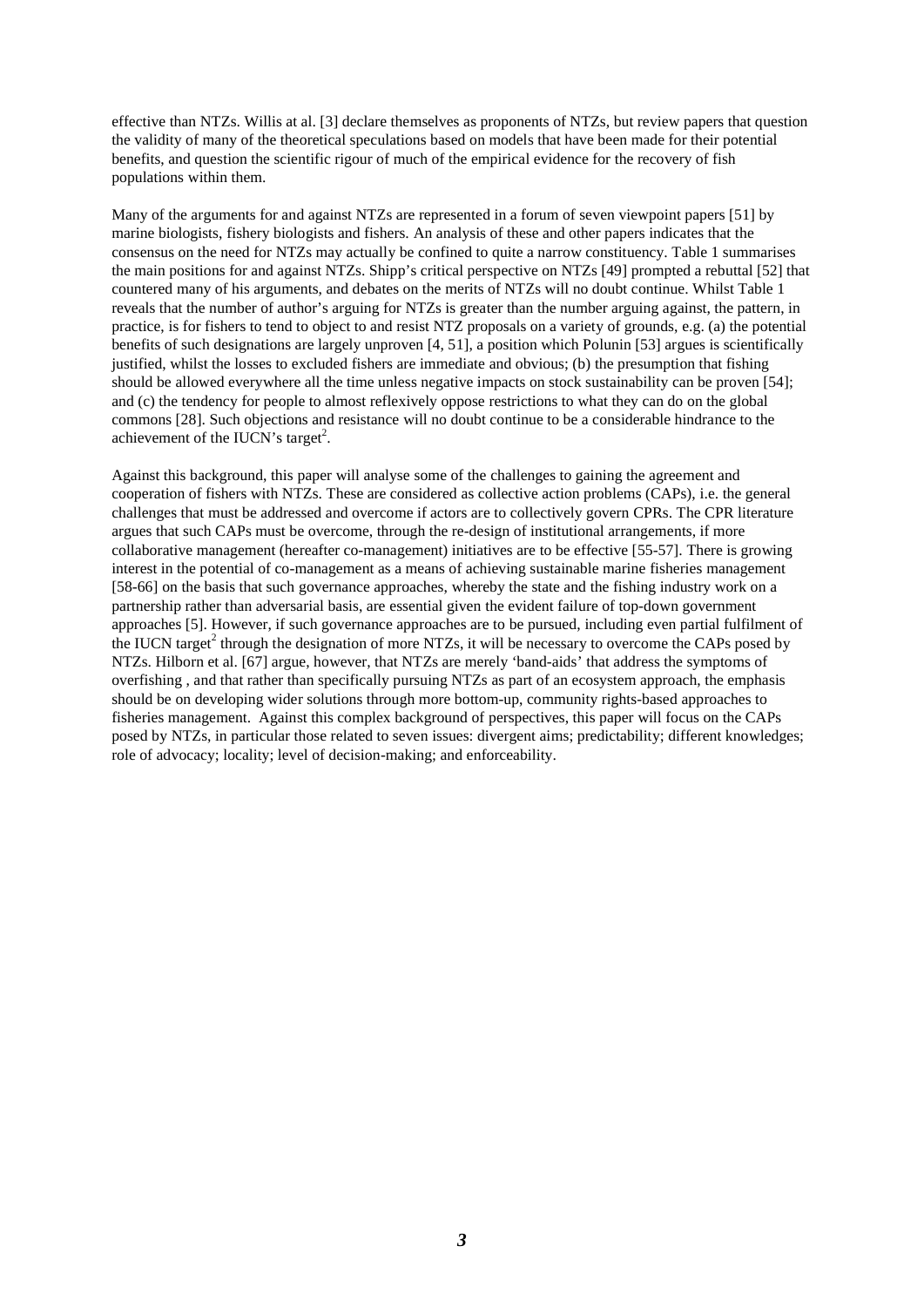# **Divergent aims**

1

NTZs are often discussed as a win-win strategy [68, 69], in that they will confer benefits for both marine biodiversity<sup>4</sup> and fisheries conservation [17, 25, 48]. However, Ballantine [70] argues that the primary aim of NTZs is to conserve or restore marine biodiversity, and that whilst it is likely benefits will also be provided for fisheries, such benefits should be regarded as bonuses. Similarly, Halpern et al. [38] argue that NTZs "need not, and perhaps should not, be designed with fisheries management as a primary goal". These views are supported by the NFCC Consensus Statement [71], which argues that whilst NTZs have a clear and generally accepted application for meeting marine biodiversity conservation objectives, their potential role in fisheries management is controversial as evidence for their wider benefits is lacking.

There are clearly benefits to promoting NTZs as win-win strategies. Wider larval spillover [28, 36] and adult export [47, 48] benefits thus become a means of reducing the potential for objections from fishers who will otherwise see NTZs purely as a marine biodiversity conservation initiative from which they stand to lose by their exclusion from fishing grounds. Given enough evidence of the wider fisheries benefits of NTZs, many fishers could become proponents.

However, it could be questioned whether it is valid and necessary to 'sell' the resource management benefits of NTZs, i.e. terrestrial conservationists do not have to convince hunters that protected areas will produce a surplus of wildlife that spills over and supports surrounding hunting communities [51], so why should marine conservationists have to 'sell' NTZs on the basis of their wider benefits for fisheries exploitation? Why should we not think of NTZs in the same way as we think about terrestrial protected areas - simply as secure havens for biodiversity [51]. It could be argued that the scale and connectivity of the marine environment, coupled with the presumption of multiple-use of marine areas and the view that society's relation to the 'alien' sea is largely defined in terms of the resources it provides [4], undermines these comparative question. It could be counterargued that another objective of NTZs is to challenge and transform such presumptions and views.

This question and arguments aside, it is debatable whether NTZs can be pursued as a single tool to achieve both aims. NTZs aimed primarily at achieving marine biodiversity conservation objectives will have different design and implementation criteria to those aimed primarily at achieving fisheries management objectives [1, 72]. Roberts [73], for instance, discusses conflicts between the design of NTZs for fisheries and marine biodiversity conservation functions, related to whether coral reef NTZs should be designed to facilitate or minimise spillover. Simberloff [74] notes that whilst the two aims are not necessarily mutually exclusive, the criteria for evaluating success for each would be very different.

There is also evidence that NTZs may actually undermine fisheries conservation objectives as a result, for example, of increases in fish stock predators [75, 76] and of lower growth rates due to overcrowding [77]. Table 1 reveals that many consider MFMAs to be more effective for fisheries conservation than NTZs. Such MFMAs could be incorporated within a sustainable multiple-use MPA zonation scheme, which could incorporate core NTZs aimed at protecting areas primarily for marine biodiversity conservation objectives. Such combined approaches will reconcile the rift that, it has been argued, has been constructed between the two types of designation [78] and overcome the related single large or several small (SLOSS) reserves debate [4]. However, the debate on the proportion of multiple-use MPAs and of the total marine area that NTZs represents will continue [4]. In this respect, Agardy et al. [78] argue against numerical targets for NTZs on the grounds that they become ill-substantiated mantras that could undermine support for multiple-use MPAs. They would clearly not support the IUCN's NTZ target<sup>2</sup>.

This target reflects the assumption that NTZs are the only legitimate MPA, an assumption that Agardy et al. are critical of. This assumption is arguably itself a reflection of different underlying ethical perspectives, NTZ proponents being more influenced by preservationist and ecocentric perspectives, and multiple-use MPA proponents being more influenced by the utilitarian resource conservation perspective<sup>5</sup>. The potential for the

<sup>&</sup>lt;sup>4</sup> The general term 'marine biodiversity' is used to describe both structure-oriented (focus on conserving representative habitats and threatened species) and process-oriented (focus on conserving ecosystem processes) perspectives [4], in keeping with the definition of biodiversity by the Convention on Biological Diversity [Article 2, www.biodiv.org/convention/articles.asp]

 $<sup>5</sup>$  See Callicot [79] for an outline of these ethical perspectives in the context of fisheries management.</sup>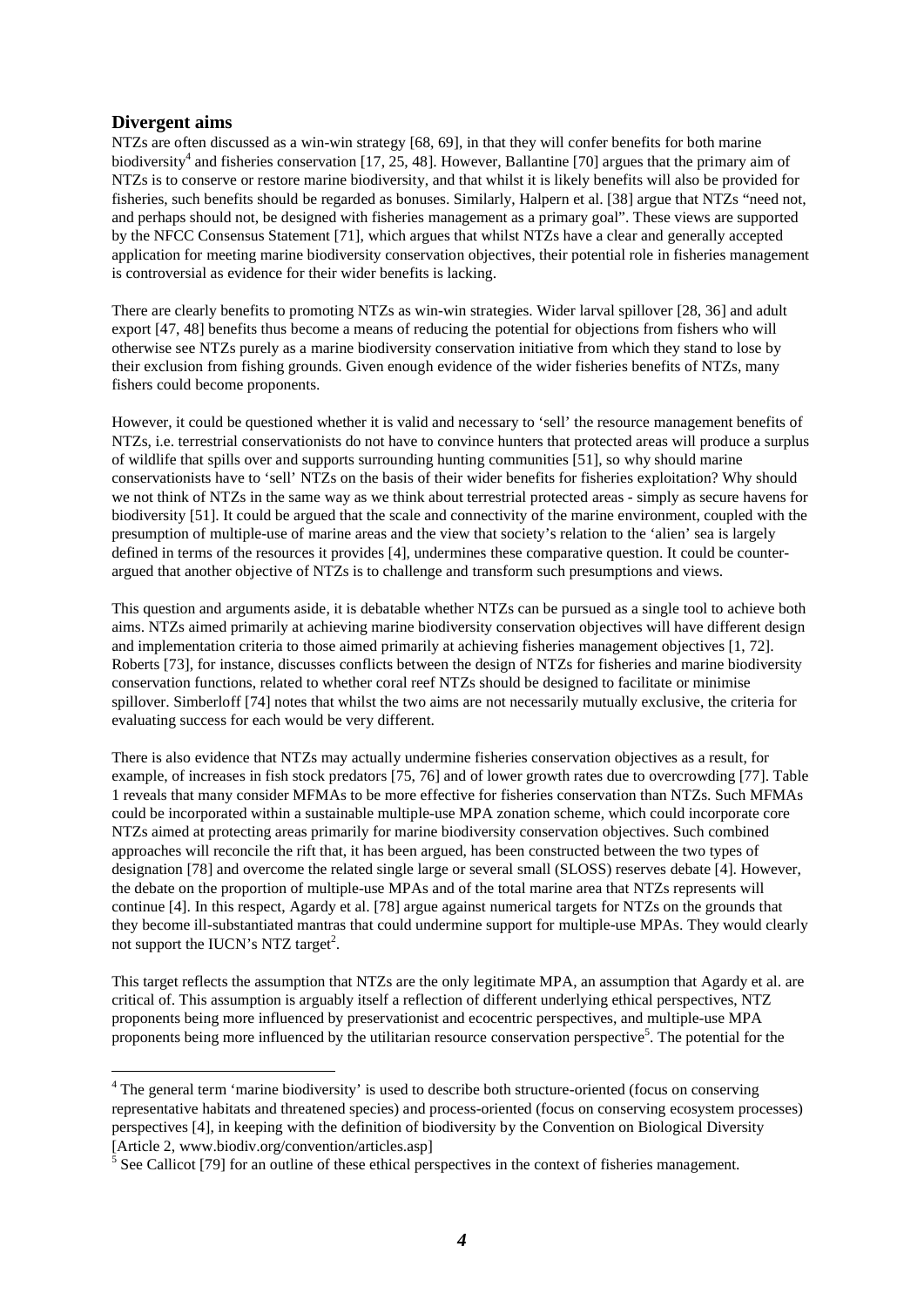convergence of these different perspectives may be limited given Miller and Kirk's [80] argument that when a problem is based on competing ethics, "negotiated settlement is foreclosed because consensus is philosophically intolerable". The divergence between proponents of NTZs for fish stock conservation, with the emphasis on larger multiple-use MPAs which might include NTZs but without area targets, and of NTZs for marine biodiversity conservation objectives, with the emphasis on achieving NTZ area targets, is therefore very significant and might be considered as a basic conflict [4]. This divergence is reflected in the difference between the WSSD target for MPAs<sup>3</sup>, implicitly incorporating NTZs but not specifying an area target, and the IUCN 20-30% area target<sup>2</sup>, the former being driven by wider resource conservation concerns and the latter by specific nature conservation concerns.

A key implication of this divergence is that pursuing NTZs on a win-win basis could be counter-productive, as the aims of marine biodiversity and fish stock conservation may not be compatible in some cases. For instance, Fanshawe at al. [75] argue that where restored top carnivores limit the sustainability of a commodity harvest, two categories of NTZs may be needed, one focusing on ecosystem restoration and one on fishery development, in order to resolve the conflict, an approach which is consistent with Ballantine's argument [70] discussed above. Such a dual approach would not avoid the CAPs associated with closing areas to fishing for marine biodiversity conservation purposes, but it would avoid the CAPs that could emerge if NTZs are widely promoted on a win-win basis when the divergence between these aims may, in some cases, undermine such a combined approach.

## **Predictability**

Marine ecosystems tend to be relatively complex and display high degrees of variability, and it can be extremely difficult to predict the impacts of human interventions such as NTZs. Our relatively poor understanding of the complex dynamics of marine ecosystems [4] compounds this challenge. Researchers investigating the validity of CPR governance approaches have identified a number of critical enabling conditions for the sustainability of CPRs [81]. Whilst they are arguably not all universally critical, their non-fulfilment in a given CPR system does represent a significant challenge for the governance of the CPRs in question, in effect posing a number of related CAPs. A key resource system condition is that the flow of resource units should be reasonably predictable, Baland and Platteau [82] identifying lack of resource knowledge as one of the main factors that drives users to over-exploit CPRs. Our inability to predict the behaviour of natural resources is generally discussed in terms of scientific uncertainty.

There is considerable debate as to how natural resource conservation initiatives should proceed in the face of such uncertainty. Ludwig et al. [83] propose that full scientific consensus concerning fisheries and marine ecosystems shall never be attained, as controlled and replicated experiments are impossible to perform in such large scale systems. With specific regards to NTZs, as is discussed above, many of the predictions of their effects based on modelling exercises have been criticised on the grounds that they are based on assumptions that ignore the complexity of marine ecosystems [3]. Empirical evaluations of actual NTZ effects are also fraught with difficulties as good controls are very difficult to find due to the connectivity of marine ecosystems [38, 47]. Furthermore, the natural variability of marine ecosystems means that it is difficult to distinguish between NTZ effects and such variability [38, 84, 85]

Such difficulties support, in specific relation to NTZs, Ludwig et al.'s [83] argument concerning the unattainability of scientific consensus. Wilson [5] builds on these arguments in discussing how the quest for such certainty and consensus in complex marine ecosystems is inappropriate, as it assumes that we are dealing with a simple Newtonian system in which species dynamics and cause-effect relationships can be determined. It could therefore be argued that attempts to predict and monitor the effects of NTZs are falling into the same 'reductive trap' as fisheries models, in that they are based on the same Newtonian rationale. Wilson [5] argues that the inappropriateness of this rationale is one of the key factors behind the failure of MFMAs. The application of this rationale to NTZs is thus arguably perpetuating the reductive approach that led to the fish stock and marine ecosystem declines, which are a key basis for calls for NTZs.

So how can NTZs avoid this 'reductive trap' and move forward? Ludwig et al. [83] argue that scientific uncertainty is not necessarily an obstacle to conservation initiatives, in that actions should be taken on an iterative, adaptive basis which recognises scientific uncertainty, rather than delaying actions in the quest for scientific certainty. Similarly, and in specific relation to NTZs, the NFCC Consensus Statement [71] argues that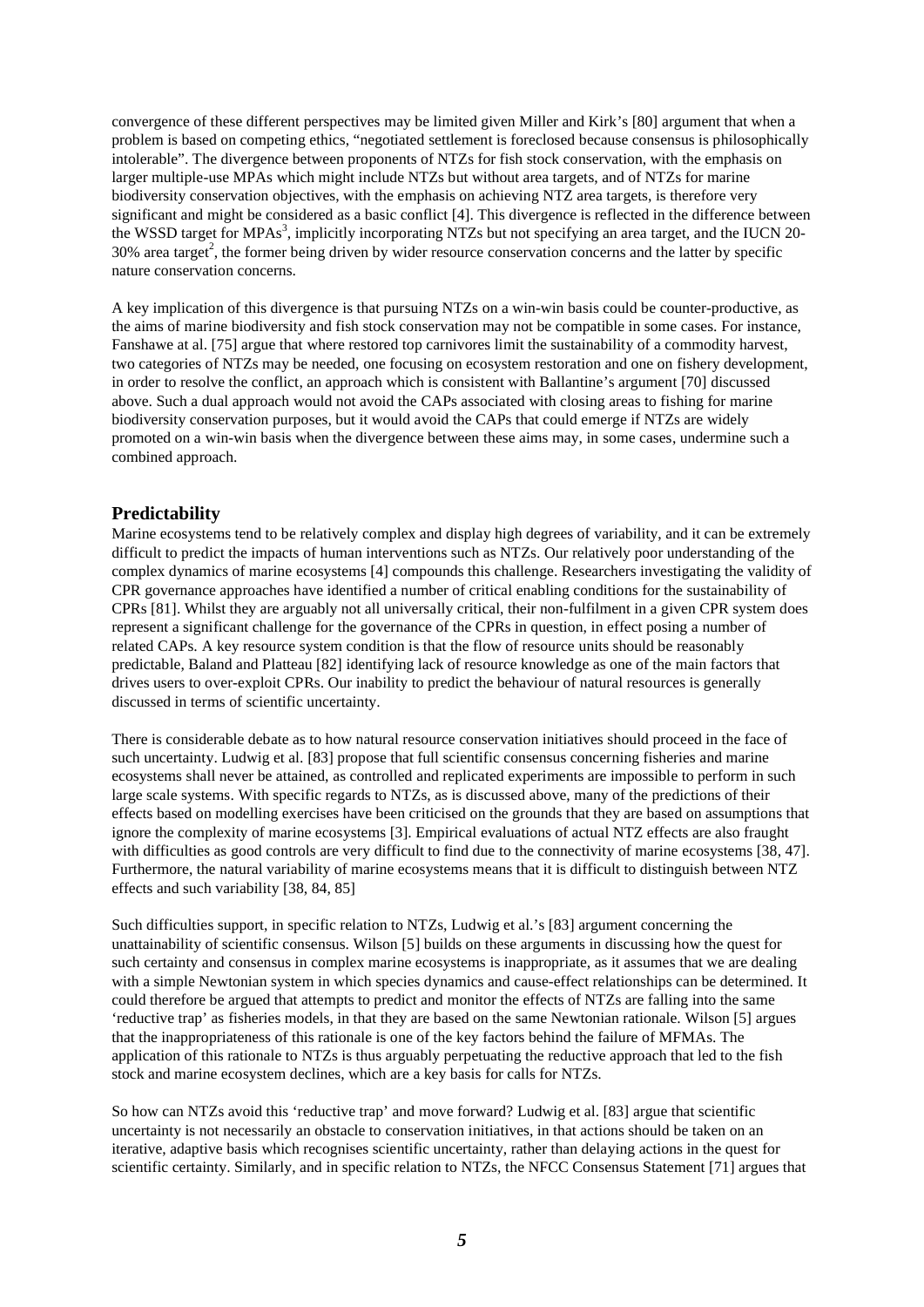there is currently sufficient knowledge to proceed with NTZs to achieve fisheries management goals, provided an adaptive approach is adopted. Wilson [5] again builds on such arguments in his proposals for developing polycentric hierarchical fisheries management institutions that are congruous with the complex spatial dynamics of marine ecosystems. These would provide for uncertainty to be reduced by learning, through exchanged observations and experiences, how marine ecosystems tend to adapt to exploitation and related management interventions, such as NTZs.

Such arguments indicate that a lack of predictability need not be a barrier to CPR governance initiatives, provided the institutions are adapted to uncertainty [5]. One means of adapting to uncertainty is to take a more precautionary approach, which is a management philosophy that favours constraining an activity when there is high scientific uncertainty regarding its environmental effects [1]. Accordingly, there have been calls for NTZs to be established on a precautionary basis [25, 86], in keeping with calls for reversing the burden of proof in fisheries management [87]. However, in the context of the current reductive fisheries management approach, the difficulties, if not impossibility, of predicting and proving the benefits of NTZs aimed at fish stock conservation are highly likely to lead to CAPs for such precautionary NTZs, which may often be insurmountable. Fishers and their regulators are much more likely to vigorously object to NTZ proposals where uncertainty is high and predictability is lacking, and NTZs that are designated in the face of such objections are likely to be more difficult to enforce.

It is important to note that the issue of predictability largely applies to the potential fisheries management benefits of NTZs. The marine biodiversity benefits are far more predictable. The major biodiversity impacts of fishing on seabed communities are well documented, mainly through the reduction of structural complexity [88, 89]. However, these studies also reveal that habitat complexity and biodiversity can often fully recover, though over varying periods of time. In a similar manner, the ecosystem and species impacts of fishing [10, 18-35] will clearly be prevented in a given area if fishing ceases through NTZ designation, allowing the marine ecosystem and associated species to recover, provided the ecosystem has not shifted to an alternative stable state (ASS) and the species are not too severely extirpated. There is therefore a clear divergence of predictability between the fisheries and biodiversity benefits of NTZs, unpredictability arguably only applying to the former. If the objectives of NTZs are primarily focused on the biodiversity benefits, unpredictability is far less significant an issue, as are the related CAPs, though major CAPs would be posed through the resistance of fishers to NTZs focused on such benefits.

#### **Different knowledges**

Many argue that the integration of local fishers' knowledge with 'expert' knowledge is essential for effective fisheries management [90-92]. Local knowledge amongst resource exploiters should thus be treated in the same way as scientific knowledge, rather than being discounted on the basis of a lack of training or social position [93]. Many also argue that science is no longer independent of societal values, and that experts and lay people should share knowledge and deliberate on the validity of differing judgements, including considerations of underlying value perspectives [94, 95].

These views on the role of lay and expert knowledges are not reflected in MFMAs, in which experts set harvest limits based on reductive models, regulators interpret them and allocate quotas, and reluctant fishers are expected to comply. The scepticism of fishers about the reductive basis for setting limits is a factor that influences them to defy quotas and other restrictions, often successfully. On this basis Wilson [5] argues that the reliance of MFMAs on 'expert' knowledge is a key factor in their failure, as it undermines the potential for mutual restraint amongst fishers and ignores their detailed local knowledge. He proposes an alternative approach whereby polycentric hierarchical institutions are designed that do not make reductive assumptions about fisheries dynamics, but do emphasise the role of collective learning amongst scientists and fishers. Such multiscale collective learning networks could provide for the detailed local knowledge and experiences of fishers to be combined with the larger scale knowledge of scientists, in a manner that enhances the capacity to adapt to complexity and uncertainty.

With more specific regards to NTZs, there is a divergence between those who believe they should be designed and managed primarily on the basis of expert scientific information, and those who believe they should be designed and managed on a more collective basis, also drawing on local community knowledge [4]. The expert basis position is clearly more consistent with MFMAs and places a major emphasis on the development of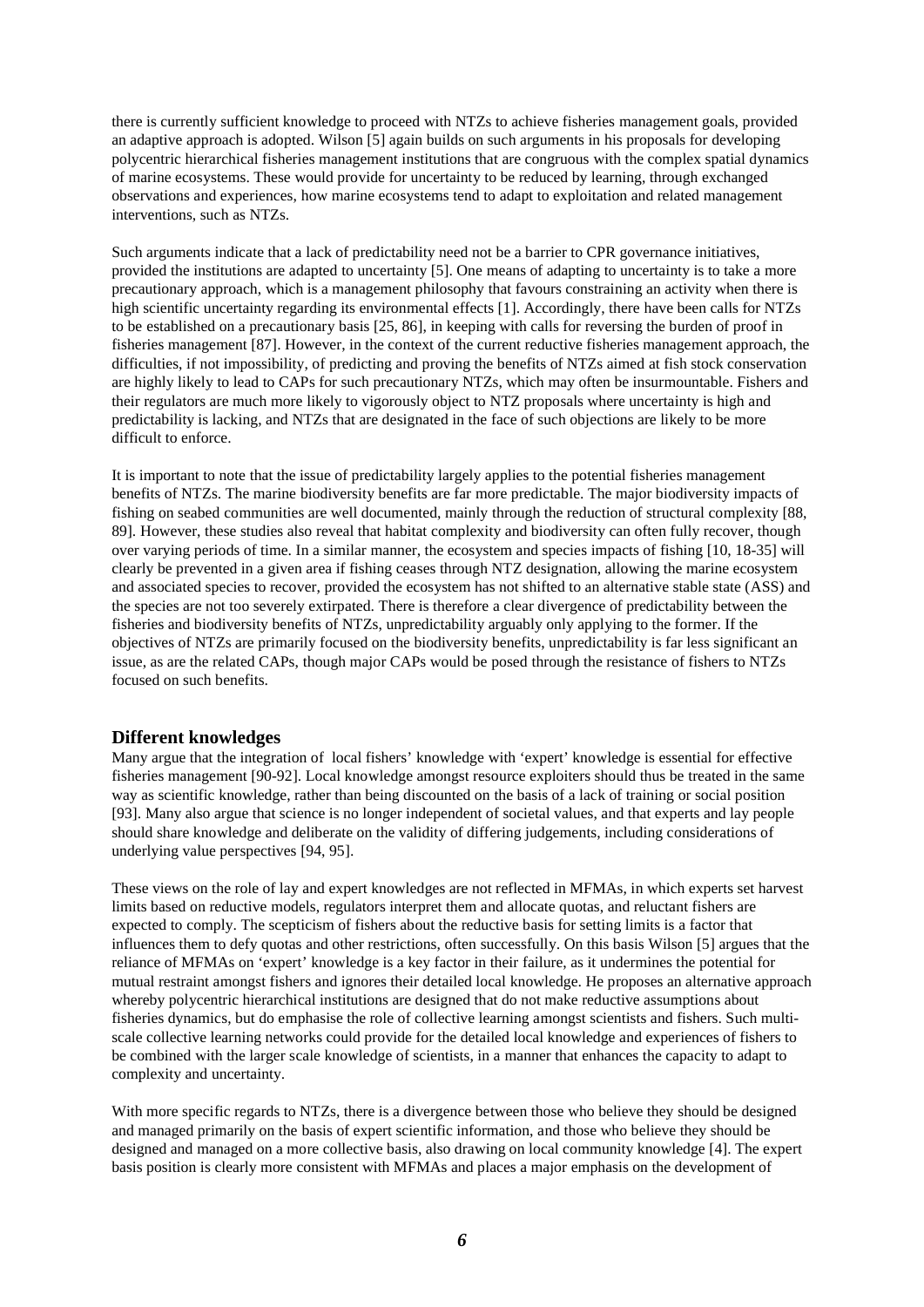theories and models, such as those currently being developed [17, 36-43], whilst the collective basis position is more consistent with Wilson's [5] collective learning networks approach. In support of the latter, it has been argued that the exchange amongst fishers of assessments of the fisheries and ecosystem benefits of NTZs will have more influence than quantitatively rigorous scientific assessments [47, 96].

Whilst there are different views on the relative validity of expert and local knowledges in the design and management of NTZs, it is clear that CAPs will be raised if this does not sufficiently provide for the inclusion of fishers knowledge based on their local, long-term experience. Approaches that promote collective learning amongst fishers and experts are likely to be effective in minimising such CAPs, as well as those discussed above related to unpredictability. As such, it is argued that 'consensus on the validity of different knowledges' is an important condition for CPR governance, particularly NTZs, though it is not included in Agrawal's [81] analysis of such conditions.

#### **Role of advocacy**

1

The forum on marine reserves [51] includes mutual criticisms that those arguing for them were funded by a marine conservation foundation, and those arguing against them were funded by a marine fishers' foundation. These criticisms are consistent with the argument that partnerships between conservation NGOs/donors and scientists may lead to biased or partial representations of the ecological and social impacts of MPAs [97]. This is typical of concerns that the difference between science and advocacy in this field is becoming increasingly blurred [53]. Many of these criticisms are aimed at those advocating NTZs, mainly because there are relatively few publications that argue against them. Willis et al. [3] argue that the *raison d'être* for many review and theory papers concerning NTZs is advocacy for such designations, rather than real attempts to contribute to the science of the field.

There have been several recent calls for scientists to become more involved in environmental policy debates in order to provide for their expert views and concerns to inform such debates and decisions [12, 98, 99]. Such increased involvement is recognised as being particularly important where decision stakes and uncertainty are high and there are many value perspectives [95], as is discussed above in the preceding section on knowledges. However, these calls are for involvement through the presentation of knowledge based on scientifically informed concerns, not advocacy through proposing or recommending policies, or supporting causes. Myers [99] urges scientists to avoid becoming advocates, by ensuring that they remain rigorous rather than descending into rhetoric, and by making clear where there are uncertainties over their knowledge, though in relation to the latter he also stresses that uncertainty surrounding concerns should not become a basis for not communicating them. Mackey's [100] response to Myers [99] agrees that scientists have a moral obligation to inform society if they believe that the earth's ecological life support systems are being damaged. He stresses that rather than adopting an advocacy role by promoting specified outcomes, scientists should adopt a mediation role, by providing information about the potential outcomes of various policy options to achieve concrete goals. He also argues, in keeping with the discussions above on the precautionary role of NTZs, that the principles of the Earth Charter could support the role of scientists as 'honest brokers'.

Against this background, the extent and impacts of advocacy in NTZ debates is itself debatable, as the distinction between mediation and advocacy is, indeed, a blurred one. It could be argued that scientists highlighting the impacts of fishing on marine ecosystems, as discussed in the introduction to this paper, were highlighting a valid concern, entirely in keeping with the above principles, with the goal of reducing such impacts. However, those promoting NTZs as the key means of achieving this goal could be considered to be focusing on a single policy option, and thus straying into the realms of advocacy, whilst those who specify a specific NTZ target area are even further into such realms<sup>6</sup>. It is important to distinguish between the IUCN's 20-30% NTZ target<sup>2</sup>, which is valid given the campaigning role of this NGO, and the call for a 20% target from scientists [14, 15]. In relation to the latter, Agardy et al. [78] argue that advocating such empirically untested and simplistic 'rules of thumb' creates dangerous targets that could threaten progress in marine conservation by raising inflated expectations, polarising arguments and provoking a policy backlash. Hilborn et al. [101]

 $6$  It is interesting to note in this respect that the NFCC Consensus Statement [71] explicitly recognises that its presentation panel was "made up of scientists and policy experts that are currently engaged in research or advocacy in the field of marine reserves"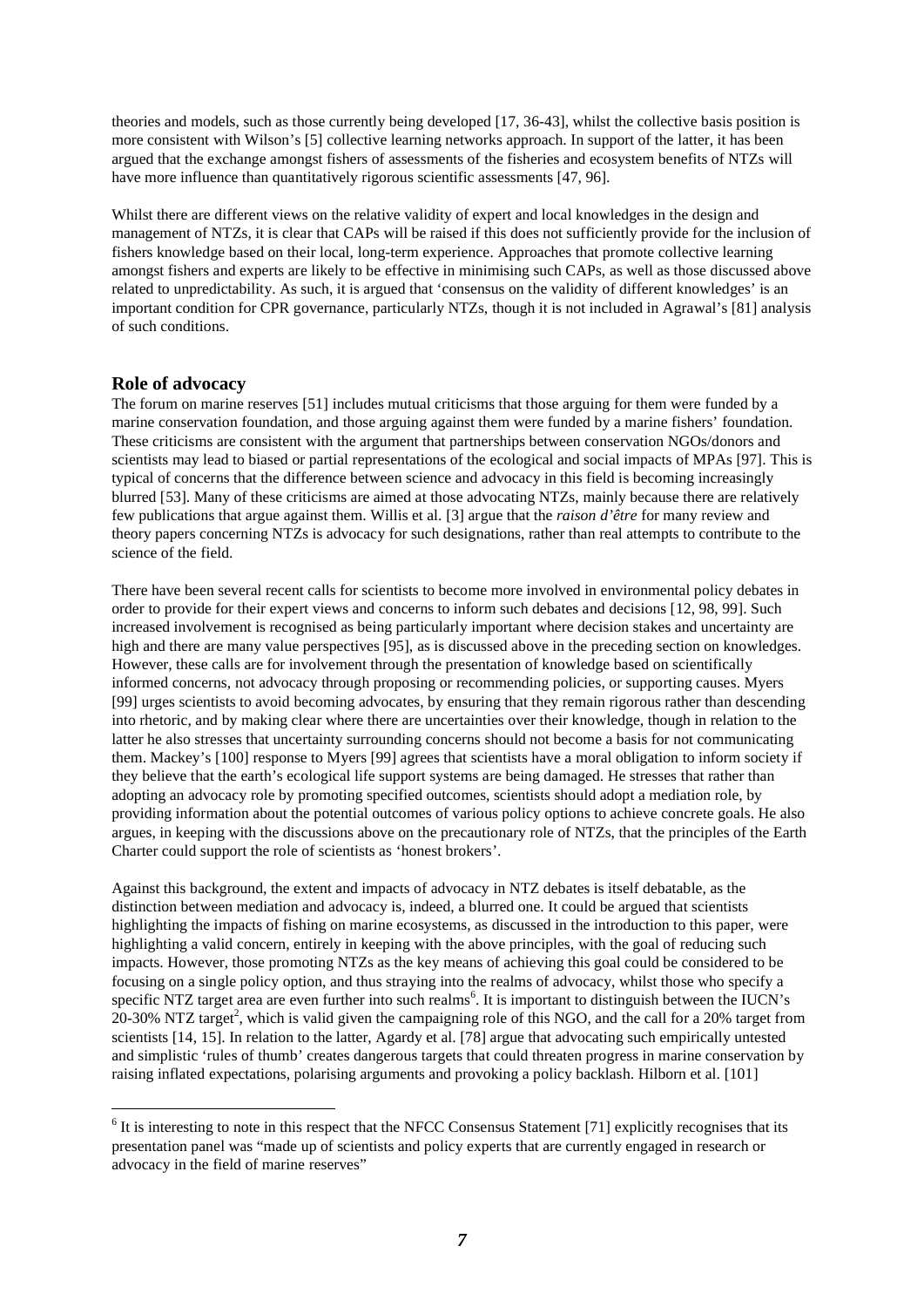similarly argue that unqualified advocacy for NTZs ignores the potential negative impacts to fish stocks and fishing communities, and that it is misleading to promote them on the basis that they are always likely to result in improved yields. A contributor to the marine reserve forum [51] accuses advocates both for and against NTZs of polarising arguments through oversimplification.

So what are the implications of advocacy, accepting that the distinction between it and mediation is a blurred one, in terms of raising CAPs for NTZ? Fishers are likely to object more strongly if they believe that NTZs are being promoted by scientists as a main policy option on an apparently objective basis, on the grounds that they can achieve both fisheries and marine biodiversity goals, when they suspect that the implicit motives are more preservationist and related to the latter goal [4], and this is likely to raise considerable CAPs. The polarisation of the debate by those from fisheries and marine biodiversity perspectives adopting the position of advocates is also likely to raise CAPs. Such CAPs are likely to have a particular impact should fishers and scientists subsequently be expected to collectively learn through NTZ networks in keeping with Wilson's [5] vision.

#### **Locality**

Marine habitats and species tend to have relatively wide distributions, with many species and their propagules actively or passively moving over hundreds or even thousands of km's in their life cycles. Areas that are spatially separated are therefore more likely to be functionally connected in marine ecosystems than in terrestrial ecosystems [4]. These inter-related attributes of scale and connectivity pose particular challenges as they mean that many fish stocks tend not to be localised and are therefore not consistent with four of the resource system characteristics that are critical enabling conditions for sustainable CPR governance [81], i.e. small size, welldefined boundaries, low levels of mobility and possibilities of storage of resource benefits. This lack of locality poses a number of related CAPs.

Where NTZs are designed to protect highly mobile species, particularly through the protection of areas that are critical during certain stages of their life history [102], the fishery benefits will be spread over a wide area through the migration of adults and export of propagules. Fishers in the locality of the NTZ affected by the closure will therefore only receive a small proportion of the NTZ benefits, as they will have to share them with other fishers over a wide geographic area. There will, however, be local benefits for overfished stocks with low mobility or territorial adults, provided mobility is high enough to provide for export from the NTZ [49].

Another consequence of the scale and connectivity of marine ecosystems is the potential for impacts derived from activities outside NTZs to undermine local conservation efforts [103], e.g. through the distant harvesting of migratory populations, climate change [104], trophic cascades [105] and invasive species [74]. Such impacts, or even their potential, may undermine the motivation of local fishers to act, thus posing a significant CAP. This supports Berkes' [106] arguments that CPRs need to be managed at a variety of different scales, in which horizontal (across geographical space) linkages are important. Wilson [5] similarly argues for fisheries to be managed through a hierarchy of institutional structures, higher levels addressing wider-scale issues. Thus local NTZs would be integrated with wider scale fishery and environmental management initiatives in order to address externally derived impacts. It is, however, unlikely that all such impacts will be able to be ameliorated through such approaches, so NTZs are always likely to have to address the CAPs posed by scale and connectivity.

There is also considerable potential for non-local fishers to come into an NTZ, or the area around it that is locally benefited by export/spillover, and freeride by harvesting stocks that have been increased through local restraint. Such incoming transgressors will clearly undermine the motivation of locals to employ such restraint. Indeed, exploitation from non-locals is widely recognised as representing one of the main threats to the conservation of natural resources, though it is also recognised that alliances between government agencies and local stakeholders can be an important means of fending off such threats [107]. Such alliances present a significant positive opportunity for NTZs, whereby any costs incurred by local fishers through employing restraint can be compensated for by introducing a degree of local protectionism to exclude incoming freeriders. This is consistent with Rydin and Pennington's [108] argument that spatially delimited, localised environmental governance is particularly effective in enabling stakeholders to overcome CAPs, and that there may need to be rules which prevent the participation of non-locals who have a higher potential to free-ride. It is also a good example of how synergies can be created between conservation objectives and those of local stakeholders [109], in that government agencies might regard the restraint of local fishers as a means of achieving fisheries and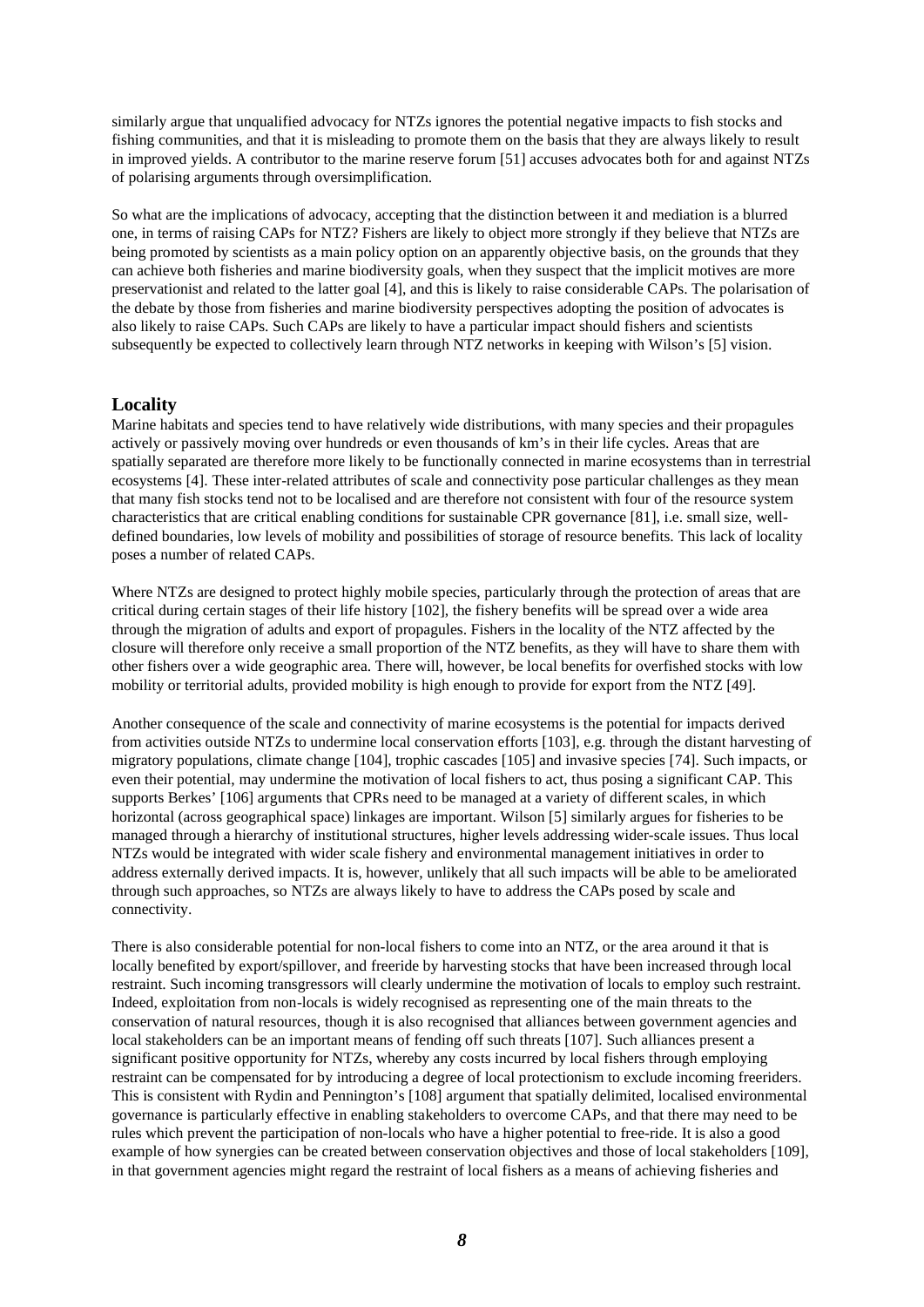marine biodiversity conservation ends, whilst stakeholders might regard local protectionism as an end to be achieved through the means of such conservation.

#### **Level of decision-making**

One of the CPR governance conditions is that decisions over access and management rules should be taken locally, whilst another is that the central government should not undermine local authority [81], both implying that CPR governance is most effective where management decisions are largely taken by locals. There is, however, a divergence between those who argue that MPAs should be managed on a top-down basis, whereby government agencies have a dominant decision-making role, and those that argue that they should be managed on a bottom-up basis, whereby local MPA users have a dominant decision-making role [4]. There is a similar divergence in the specific context of NTZs, Erwin [110] arguing that decisions should be taken at as high a level as possible in order to avoid fishers' vested interests undermining marine biodiversity conservation objectives, whilst Hilborn et al. [101] argue that the top-down imposition of NTZs is as unlikely to work as the attempted imposition of MFMAs has proved to be, in keeping with Wilson's [5] views on such attempts discussed above. These contrasting arguments resonate with arguments that too bottom-up an approach raises the risks of parochialism (domination by local resource exploitation interests) and too top-down an approach raises the risks of imposition (apathy, objections, non-cooperation and defiance) [111]. In this respect, Berkes [106] notes that "the balance of evidence from the commons literature of the past few decades is that neither purely local-level management nor purely higher-level management works well by itself".

It is important to recognise that these divergent perspectives are, to a degree, an expression of the divergent aims discussed above, whereby those focused on marine biodiversity aims tend to favour more top-down approaches [110] whilst those focused on fisheries conservation objectives tend to prefer more bottom-up approaches [67]. Furthermore, many are now arguing, both in the context of MPAs [4, 112] and in fisheries management [58-66], for a more balanced approach whereby top-down and bottom-up approaches are combined, with government agencies and fishers working on a partnership basis [111], in keeping with the concept of collaborative management [107]. However, the question remains as to what balance of power will be appropriate in such partnerships in order to balance the achievement of wider-scale, strategic goals with the fulfilment of more local priorities [111]. This question can be related to Wilson's [5] vision for polycentric hierarchical management institutions, discussed above, in that it could be argued that the higher level institutions with more wider-scale, strategic priorities will need to have a degree of power over lower level institutions, raising the risks of imposition and highlighting the importance of carefully managing top-down management interventions [111].

The key question, however, remains: what is the appropriate balance of power amongst different institutional layers, and more specifically, what is the role of local fishers in decisions concerning NTZs which affect them? The balance will, of course, very much depend on the context, particularly the aims of the NTZ in question, the geographic scale of the fishery and ecosystem in question, and the nature of the related CAPs which need to be overcome. Rydin and Pennington [108] argue that in cases where CAPs are severe, particularly where priorities amongst different locations must be balanced, it is often appropriate to adopt a more top-down approach, as this is the only feasible way of addressing such CAPs. This is consistent with Dryzek's [113] argument that as the geographic scale and scope of resource exploitation interdependencies increases, the need for some central authority to coordinate negotiations and enforce agreements also increases, as discussed by Milon [114] in the specific context of NTZs against the background of the scale, connectivity and complexity of fisheries. However, Milon also recognises that the risks of imposition increase as decision-making becomes more centralised.

This circular argument, then, brings us back to the above key question and highlights a dilemma, i.e. that topdown decisions raise the risks of imposition whilst bottom-up decisions raise the risks of parochialism [111]. Wilson's [5] proposals for collective learning networks amongst fishers and scientists may have some potential to bridge the divide between top-down and bottom-up decision-making, and thus reconcile this dilemma. It is clear, however, that the level at which NTZ decisions are taken will raise significant CAPs for NTZs, and that these will need to be carefully addressed by initiatives to achieve the IUCN target<sup>2</sup>.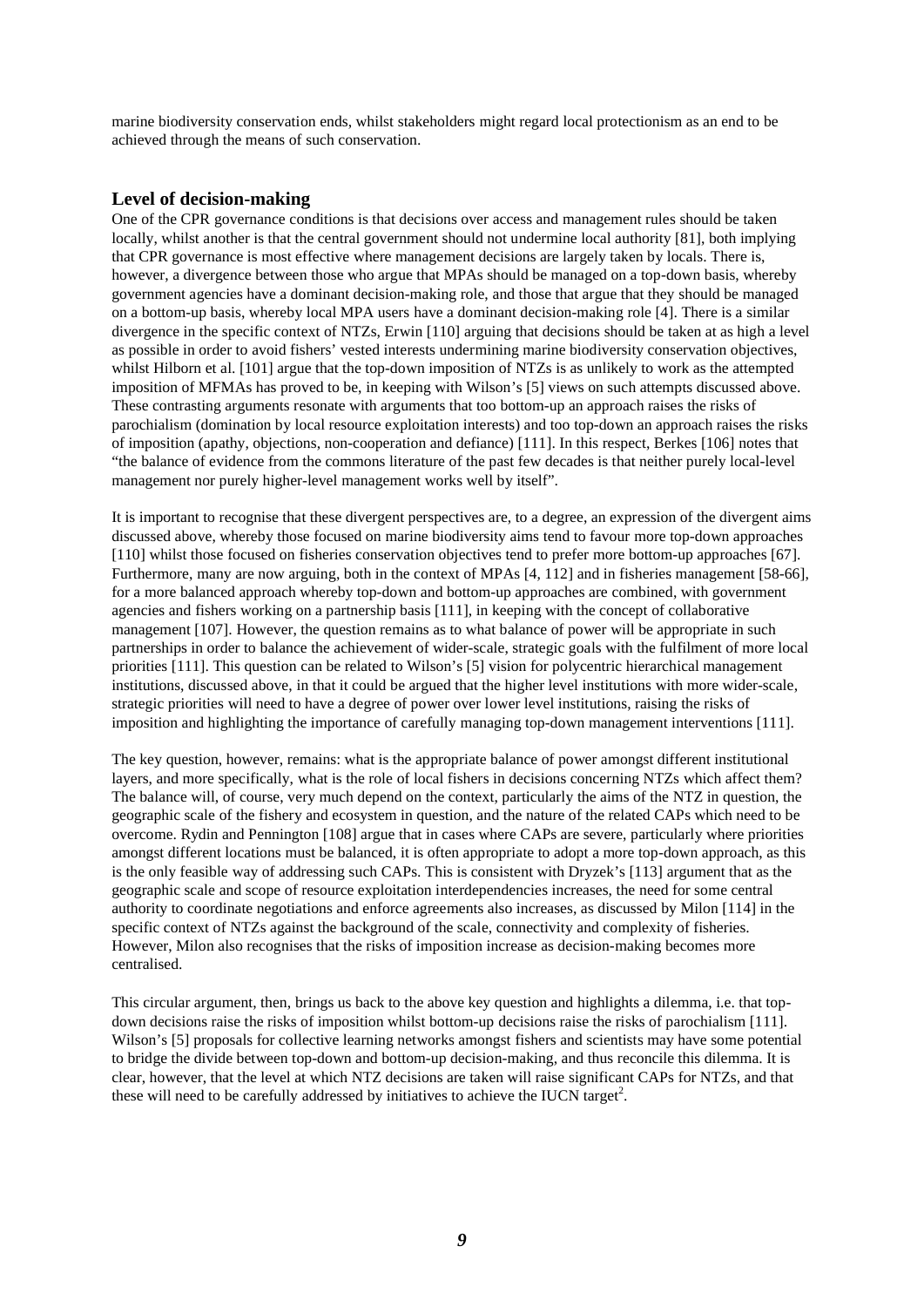# **Enforceability**

The challenge of excludability is recognised as a critical issue for the management of CPRs in general [55]. The exclusion of certain users and types of uses at sea, which is vital if resource exploitation measures are to be enforced, is widely recognised as being a particular challenge due to the logistical requirements, expense and risks of mounting surveillance patrols, given the wide-scale of the marine areas being policed. Such difficulties are widely recognised, in particular, as being a significant factor behind the failure of MFMAs in many cases. However, an important argument for NTZs is that they are simpler and easier to enforce than MFMAs [36, 71, 96], in that it is not a matter of boarding a fishing vessel to check that it is licensed, within quota, adhering to minimum size limits, using the right gear, etc, but simply a matter of ascertaining and proving whether the vessel is fishing. Such designations may thus better fulfil the two CPR governance conditions that rules are simple and easy to understand, and easy to enforce [81]. NTZs also have less potential for fishers to be able to overcome restrictions through the evolution of fishing practices [71]. However, enforcing NTZs remains a major challenge, Davis et al. [115] reporting that illegal fishing in NTZs on the Great Barrier Reef Marine Park (GBRMP) occurred at significant levels, particularly for more remote NTZs. Whilst they found that illegal fishing decreased as surveillance effort increased, they highlight the challenges posed if sufficient surveillance is to be ensured now that the NTZ areas has increased from 4.6% to 33% of the GBRMP area. Given that the IUCN 20-30% NTZ target<sup>2</sup> represents a marine area of around 72-108 million  $km^2$ , it is clear that the surveillance and enforcement of NTZs over such a vast areas will be a major challenge.

The degree of enforcement required to ensure the compliance of fishers with NTZs is strongly affected by the six issues discussed above. It can be reduced if fishers are involved in NTZ design and management [1, 111, 116] through co-management approaches [58-66]; therefore the *level of decision-making* is critical in this respect. Similarly, the promotion of a sense of local ownership of the resources can ease enforcement [1, 8]; therefore the above discussions concerning *locality* are also critical in this respect. In particular, it is important that there are statutory provisions that require the compliance of potential freeriders, be they non-locals or locals, and that they are effectively enforced. If a freeriding minority is seen to benefit by harvesting fish stocks in an NTZ that have been increased through the restraint of the majority, resentment will be fostered and the potential for cooperation with the NTZ will be critically undermined [1, 8, 117]. The discussions concerning *different knowledges* are critical in that reliance on 'expert' knowledge undermines the potential for mutual restraint amongst fishers [5], therefore providing for fisher's knowledge to be employed in NTZ decisions and increasing their respect for the scientific basis of these decisions can promote their cooperation.

*Divergent objectives* can raise enforcement challenges where there is a lack of support for NTZs focused primarily on biodiversity conservation objectives, which might undermine the potential for cooperation, particularly if the *level of decision-making* about such designations is high, as previously discussed. Ballantine [118] reports that fishers who were initially divided about a proposed NTZ in New Zealand, came to appreciate the coincidental fisheries benefits that it provided, and most became active enforcers, through peer surveillance and pressure. In general, however, it is likely that biodiversity conservation-focused NTZs will face particular enforcement challenges, at least in the initial stages before any wider fish stock benefits are realised [8]. *Lack of predictability* is an important related issue, as it creates uncertainty and, potentially, scepticism amongst fishers concerning predictions of wider fish stock benefits, and may undermine their potential to cooperate. The *role of advocates* may also undermine such potential in cases where fishers believe that scientific advice in support of NTZs has been provided on a less than impartial basis.

The compensation of fishers excluded from NTZs [119] and of the other affected businesses [120] can also ease enforcement by minimising the development of resentment where individuals have to bear much of the costs to achieve wider benefits, though the question of compensation is rarely addressed in the literature [119]. Such compensation typically takes the form of financial remuneration, i.e. to excluded fishers for income foregone, perhaps in the form of payments to help them adjust by changing or moving their operations [120]. A problem with financial compensation is that most fisheries have common access in that they are not the subject of *localised* restricted entry schemes, therefore it is very difficult to identify all the fishers who should be compensated, and those local or incoming fishers that have not been compensated will have no such incentive [121]. Compensation may also involve projects to enhance fish stocks in nearby areas [119] e.g. through seeding to enhance nearby shellfish stocks [122]. A problem with nearby fish stock enhancement is that of *predictability*, in that it is very difficult to determine the potential benefits to fishers of seeding.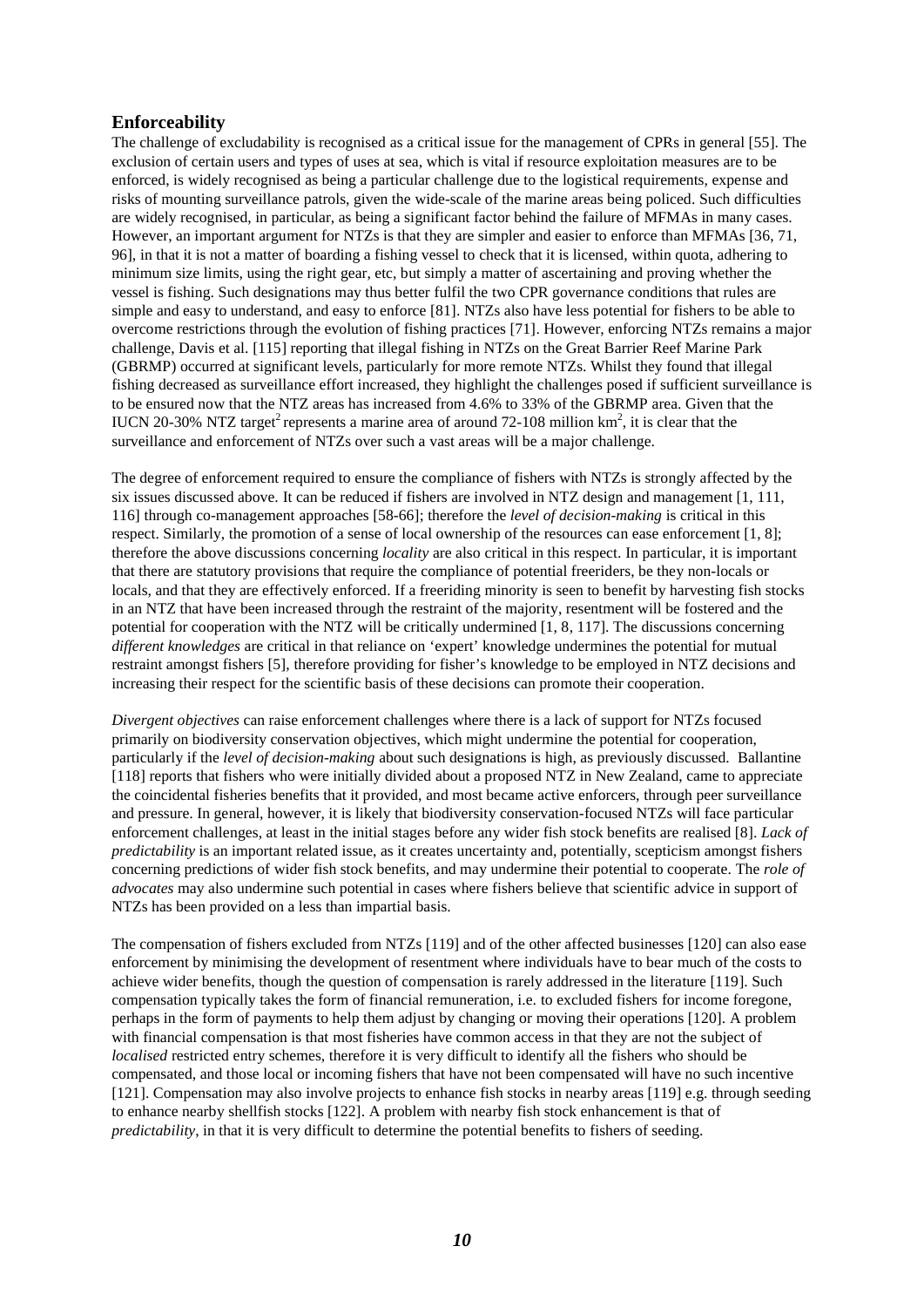'Interpretive enforcement' through education is widely recognised as a means of gaining support for MPAs in order to promote compliance [117]. Making fishers more aware of the objectives of NTZs and of the potential wider benefits should encourage their restraint. Such enforcement may be regarded as sufficient in itself to promote stakeholder understanding and compliance based on the 'information deficit' model [123], but, in keeping with the many challenges to this model, it has been argued that education and awareness raising is a pre-requisite for more significant participation in MPA decision-making processes, not a substitute [124]. Primary reliance on interpretive enforcement, at the cost of neglecting the other issues discussed in this paper, may actually provoke resentment amongst fishers on the grounds that they feel patronised, thus raising significant CAPs. The use of education and awareness-raising to compliment other initiatives to address such issues and the related CAPs is, however, clearly an important means of supporting enforcement.

It is also recognised that cooperation amongst different government agencies can be very important [116, 117], e.g. in providing for customs and police sea and air patrols to adopt NTZ surveillance and enforcement roles. Satellite surveillance technology may also have an important role, particularly for NTZs, which are further offshore, by employing vessel-monitoring systems to check whether fishing vessels are operating within NTZs [1, 96, 116]. However, this requires each monitored vessel to be equipped with a satellite transponder, at either the fishers' or government agency's expense, which may be an issue in relation to the CPR governance condition of low cost exclusion technology [81], though the value of many fisheries may warrant this expense. Lower cost alternatives for more inshore fisheries exploited by smaller commercial and artisanal vessels include hydrophone [8] and radar surveillance. It is also important to consider the prediction that the impacts of noncompliance will be greater for smaller NTZs, based on the assumption that fishers that violate NTZs tend to concentrate their activities near the boundary, where they are more quickly able to leave the NTZ and thus escape detection. This is clearly a factor that should be taken into account in network design, larger NTZs being better buffered against non-compliance than a network of small NTZs [125]. Finally, given that it is estimated that 12% of the world's fish catches are taken by recreational fishers [126] and that such fishing can have significant ecological impacts [127, 128] , it is imperative that NTZs are also enforced on this sector. One consequence of failure to do so is that commercial fishers may feel victimised.

Non-compliance resulting from poor enforcement critically undermines the achievement of NTZ objectives [8, 125], be these fish stock or marine biodiversity conservation-focused. It is therefore important that a progression of enforcement approaches is employed, as discussed above, including interpretation and providing for the inclusion of fishers and their knowledge in decision-making, as a means, *inter alia*, of promoting cooperation and peer enforcement, through to the employment of stringent statutory enforcement measures to punish the freeriding minority. The infringement of NTZs by even a very small minority of fishers is likely to both undermine conservation objectives and the potential for mutual restraint amongst otherwise cooperative fishers, but over-zealous use of stringent statutory enforcement measures may also raise the risks of imposition. A careful balance therefore needs to be struck in the use of such measures to avoid raising CAPs through their under or over-use, in keeping with the above discussions on the *level of decision-making*. Whilst the enforcement of NTZs is an issue that has received relatively little emphasis in NTZ studies [117, 125], it is argued that it is an issue that represents the critical operational aspect of all of the issues discussed above. It is therefore important that the implications for enforcement are considered at the earliest stages in NTZ initiatives in order that the issues discussed in this paper can be addressed in a manner that optimises the potential for effective enforcement, and thereby the achievement of NTZ objectives.

#### **Conclusion**

Initiatives to move towards the achievement of the IUCN's target<sup>2</sup> for NTZs will clearly raise many issues and related CAPs, particularly the seven discussed above. Experiences from proposed NTZs in California [129-131] reveal that many of these issues and related CAPs have, indeed, already emerged. Whilst studies based on fisheries and/or ecological sciences are clearly important in supporting the pursuance of the IUCN's target<sup>2</sup>, it is argued that studies based on social sciences are equally as important [97], given that NTZs are ultimately about altering the behaviour of humans, particularly fishers. Such studies, particularly evaluations that analyse issues and initiatives emerging from actual NTZ experiences, will provide an important means of assessing and addressing the CAPs raised by NTZs, such as those discussed above. It is hoped that this paper will make a contribution to bridging the gap, on an interdisciplinary basis, between technical studies on why and how we should pursue NTZs, and social studies on how NTZs can actually be designed, implemented and enforced on a collective basis.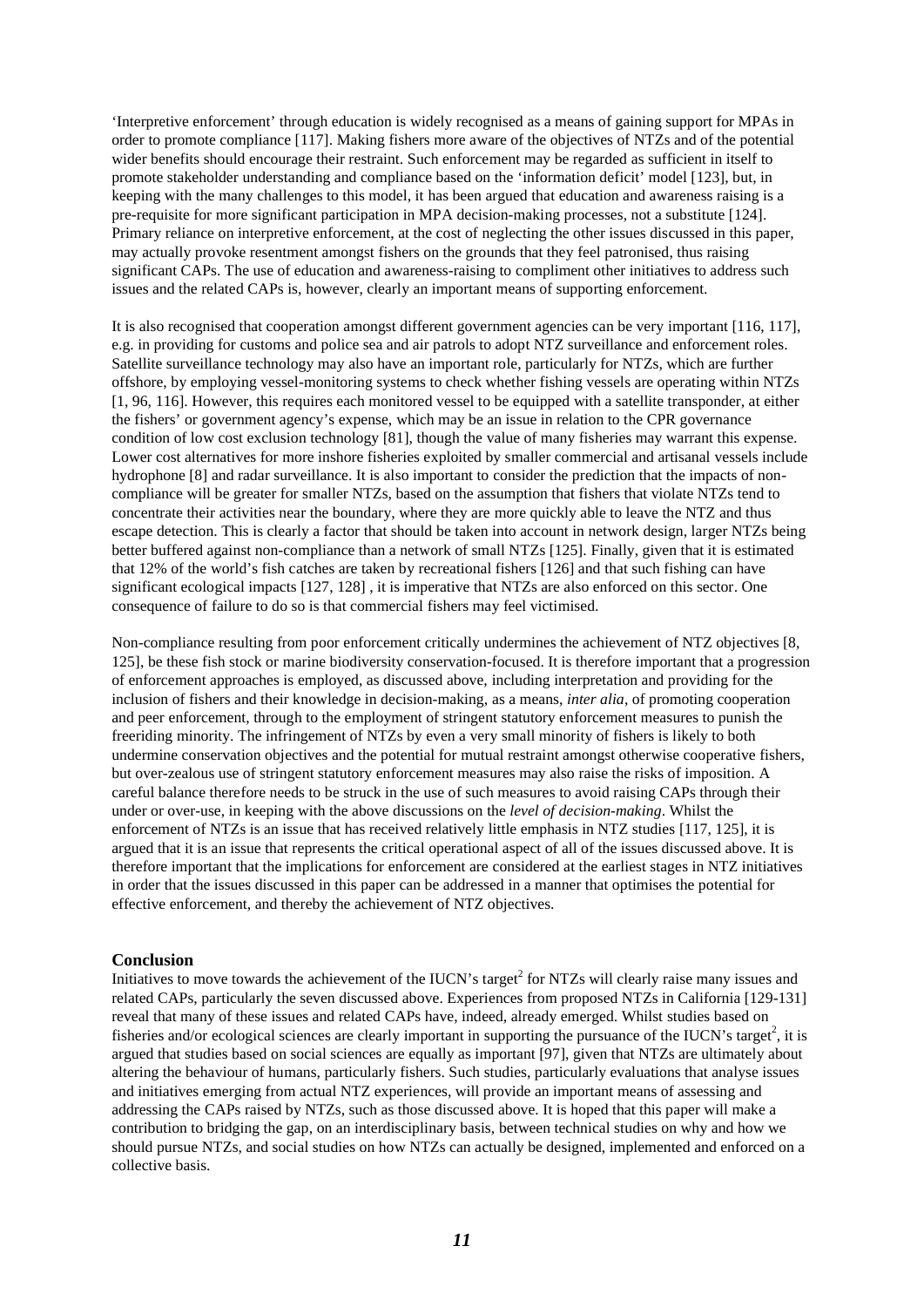#### **References**

- [1] National Research Council. Marine protected areas: tools for sustaining ocean ecosystems. Washington, DC: National Academy Press, 2001.
- [2] IUCN Guidelines for protected area management categories. CNPPA with the assistance of the WCMC. Gland, Switzerland/Cambridge, UK: IUCN, 1994.
- [3] Willis TJ, Miller RB, Babcock RC and Tolimieri N. Burdens of evidence and the benefits of marine reserves: putting Descartes before des horse? Environmental Conservation 2003;30(2):97-103.
- [4] Jones PJS. Marine protected area strategies: issues, divergences and the search for middle ground. Reviews in Fish Biology and Fisheries 2001;11(3):197-216.
- [5] Wilson J. Scientific uncertainty, complex systems and the design of common-pool institutions. Chapter 10 in Ostrom et al.[6], 2002, p. 327-359.
- [6] Ostrom E, Dietz T, Dolšak N, Stern PC, Sonich S and Weber EU, editors. The Drama of the Commons. Washington, DC: National Academy Press, 2002.
- [7] Dolšak N and Ostrom E, editors. The commons in the new Millennium. Cambridge, MA: MIT Press, 2003.
- [8] Roberts CM and Hawkins JP. Fully-protected marine reserves: a guide. Washington DC: WWF, 2000. www.panda.org/downloads/marine/marinereservescolor.pdf
- [9] 50 key facts about seas and oceans: www.unep.org/wed/2004/Downloads/PDFs/Key\_Facts\_E.pdf. UNEP World Environment Day 2004: Wanted! Seas and Oceans: Dead or Alive? Index of all reports www.unep.org/wed/2004/Information\_Material/index.asp
- [10] Pauly D, Christensen V, Guénette S, Pitcher TJ, Sumaila UR, Walters CJ, Watson R and Zeller D. Towards sustainability in world fisheries. Nature 2000;418(6898):689-695.
- [11] Recommendations of the Vth IUCN World Parks Congress, Durban, South Africa. www.iucn.org/themes/wcpa/wpc2003/pdfs/outputs/recommendations/approved/english/pdf/r22.pdf.
- [12] Suzuki D. A look at world parks. Science 2003;301(5638):1289.
- [13] World Summit on Sustainable Development: Plan of Implementation: www.johannesburgsummit.org/html/documents/summit\_docs/2309\_planfinal.htm;
- [14] Marine Conservation Biology Institute 1998. Troubled Waters: a call for action. www.mcbi.org/AboutUs/TroubledWaters.pdf
- [15] Holmes B. Dreams as big as an ocean. New Scientist 1997;155(2097):20. News article concerning the initiative that led to the 20% call [14].
- [16] National Centre for Ecological Analysis and Synthesis. Scientific consensus statement on marine reserves and protected areas. Journal of International Wildlife Law and Policy 2001; 4(1):87-90. www.nceas.ucsb.edu/Consensus
- [17] Lubchenco J, Palumbi SR, Gaines SD, Andelman S. Plugging a hole in the ocean: the emerging science of marine reserves. Ecological Applications 2003;13(1) Supplement: S3-S7. Introduces 16 papers on various aspects of marine reserve design.
- [18] Jackson JBC, Kirby MX, Berger WH, Bjorndal KA, Botsford LW, Bourque BJ, Bradbury RH, Cooke R, Erlandson J, Estes JA, Hughes TP, Kidwell S, Lange CB, Lenihan HS, Pandolfi JM, Peterson CH, Steneck RS, Tegner MJ and Warner RR. Historical overfishing and the recent collapse of coastal ecosystems. Science 2003;293(5530):629-638.
- [19] Jennings S and Kaiser MJ. The effects of fishing on marine ecosystems. Advances in Marine Biology 1998;34:203-352.
- [20] Myers RA and Worm B. Rapid worldwide depletion of predatory fish communities. Nature 2003;423(6937:280-283.
- [21] Pauly D and Christensen V. Primary production required to sustain global fisheries. Nature 1995;374:255- 257.
- [22] Reid PC, Battle EJV, Batten SD and Brander KM. Impacts of fisheries on plankton community structure. ICES Journal of Marine Science 2000;57:495-502.
- [23] Thrush SF and Dayton PK. Disturbance to marine benthic habitats by trawling and dredging: implications for marine biodiversity. Annual Review of Ecology and Systematics 2002;33:449-473.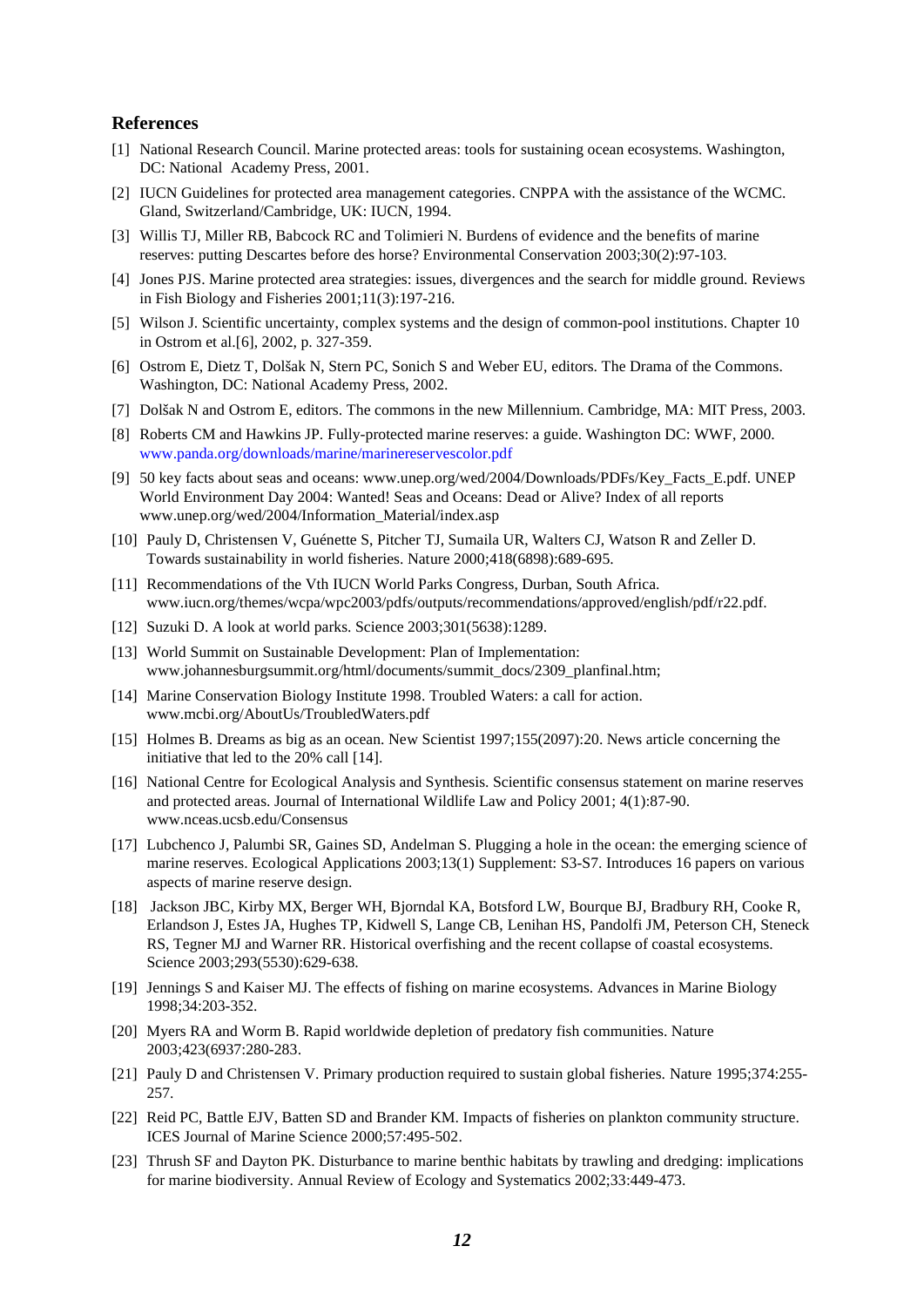- [24] Botsford LW, Castilla JC and Peterson CH. The management of fisheries and marine ecosystems. Science 1997;277:509-515.
- [25] Murray SN, Ambrose RF, Bohnsack JA, Botsford LW, Carr MH, Davis GE, Dayton PK, Gotshall D, Gunderson DR, Hixon MA, Lubchenco J, Mangel M, MacCall A, McArdle DA, Ogden JC, Roughgarden J, Starr RM, Tegner MJ and Yoklavich MM. No-take reserve networks: sustaining fishery populations and marine ecosystems. Fisheries 1999;24(11):11-25.
- [26] Palumbi SR. Marine reserves: a tool for ecosystem management and restoration. Washington DC: Pew Oceans Commission, 2003.
- [27] Pauly D, Christensen V, Dalsgaard J, Froese R and Torres F. Fishing down marine food webs. Science 1998;279(5352):860-863.
- [28] Roberts CM. Ecological advice for the global fisheries crisis. Trends in Ecology and Evolution 1997;2(1):35-38.
- [29] Roberts CM and Hawkins JP. Extinction risk in the sea. Trends in Ecology Evolution 1999; 14(6):241- 246.
- [30] Baum JK, Myers RA, Kehler DG, Worm B, Harley SJ and Doherty PA. Collapse and conservation of shark populations in the Northwest Atlantic. Science 2003;299:389-392.
- [31] Stevens JD, Bonfil R, Dulvey NK and Walker PA. The effects of fishing on sharks, rays and chimaeras (chondrichthyans), and the implications for marine ecosystems. ICES Journal of Marine Science 2000;57(3):476-494.
- [32] Spotila JR, Reina RD, Steyermark AC, Plotkin PT and Paladini FV. Pacific leatherback turtles face extinction. Nature 2000;405:529-530.
- [33] Dalton R. Net losses pose extinction risk for porpoise. Nature 2004;429:590.
- [34] Perrin WF, Donovan GP and Barlow J, editors. Cetaceans and gillnets. Cambridge: International Whaling Commission, 1994.
- [35] Verhulst S, Oosterbeek K, Rutten AL and Ens BJ. Shellfish fishery severely reduces condition and survival of Oystercatchers despite creation of large marine protected areas. Ecology and Society 2004;9(1):17. www.ecologyandsociety.org/vol9/iss1/art17
- [36] Guénette S, Lauck T and Clark C. Marine reserves: from Beverton and Holt to the present. Reviews in Fish Biology and Fisheries 1998;8(3):251-272.
- [37] Guénette S and Pitcher TJ. An age structured model showing the benefits of marine reserves in controlling overexploitation. Fisheries Research 1999;39:295-303.
- [38] Halpern BS, Gaines SD and Warner RR. Confounding effects of the export of production and the displacement of fishing effort from marine reserves. Ecological Applications 2004;14(4):1248-1256.
- [39] Hastings A and Botsford LW. Equivalence in yield from marine reserves and traditional fisheries management. Science 1999;284(5419):1537-1538.
- [40] Neubert MG. Marine reserves and optimal harvesting. Ecological Letters 2003;6:843-849.
- [41] Nowlis JS and Roberts CM. Fisheries benefits and optimal design of marine reserves. Fisheries Bulletin 1999;97(3):604-616.
- [42] Pezzey JCV, Roberts CM and Urdal BT. A simple bioeconomic model of a marine reserve. Ecological Economics 2000;33:77-91.
- [43] Sumaila UR and Charles AT. Economic models of marine protected areas: an introduction. Natural Resource Modeling 2003;15(3):261-272. Introduces 10 papers in special edition
- [44] Halpern B. The impact of marine reserves: do reserves work and does reserve size matter? Ecological Applications 2003;13(1):S117-S137.
- [45] Halpern BS and Warner RR. Marine reserves have rapid and lasting effects. Ecology Letters 2002;5(3):361-366.
- [46] Willis TJ, Millar RB and Babcock RC. Protection of exploited fish in temperate regions: high density and biomass of snapper *Pagrus auratus* (Sparidae) in northern New Zealand marine reserves. Journal of Applied Ecology 2003;40:214-227.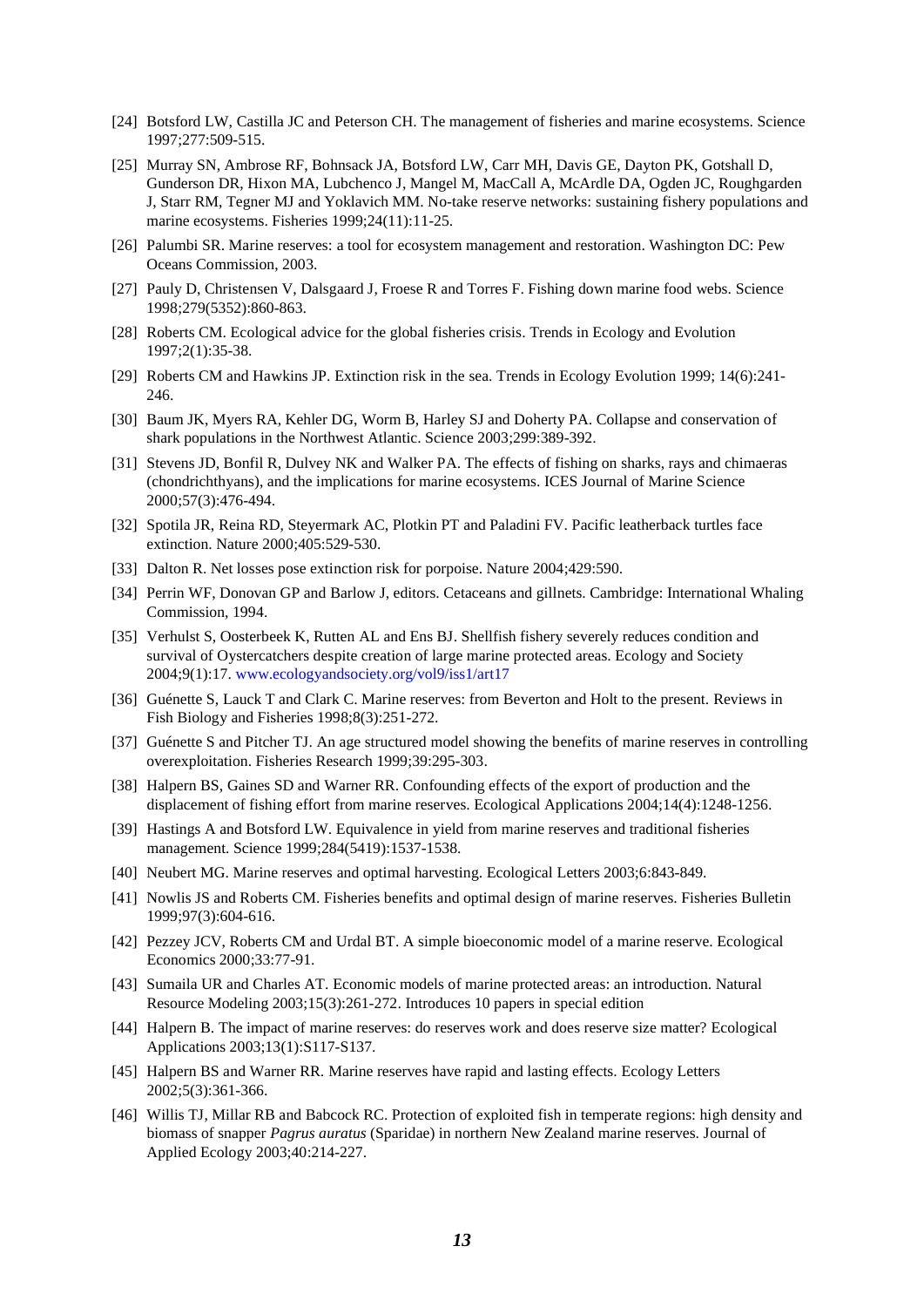- [47] Gell FR and Roberts CM. Benefits beyond boundaries: the fishery effects of marine reserves. Trends in Ecology and Evolution 2003;18(9):448-455. Full report available at www.worldwildlife.org/oceans/pubs.cfm - The Fishery Effects of Marine Reserves and Fishery Closures.
- [48] Roberts CM, Bohnsack JA, Gell F, Hawkins JP and Goodridge R. Effects of marine reserves on adjacent fisheries. Science 2001;294(5548):1920-1923.
- [49] Shipp RL. A perspective on marine reserves as a fishery management tool. Fisheries 2003;28(12):10-20.
- [50] Steele JH and Beet AR. Marine protected areas in 'nonlinear' ecosystems. Proceedings of the Royal Society of London B 2003;270: S230-233.
- [51] Marine reserves: the best option for our oceans? Forum; Frontiers in Ecology and the Environment 2003;1(9):495-502.
- [52] Carr M, Dayton P, Gaines S, Hixon M, Leonard G, Palumbi S and Warner R. Comments on ASA report entitled "No take marine protected areas (nMPAs) as a fishery management tool, a pragmatic perspective" by Robert L Shipp, PhD. www.compassonline.org/rebuttal\_to\_ASA.pdf, 2002.
- [53] Polunin NVC. Marine protected areas, fish and fisheries. In: Hart PJB and Reynolds JD, editors. Handbook of Fish and Fisheries, Volume II. Oxford, UK: Blackwell Science, 2002, p. 293-318.
- [54] Ballantine WJ. The New Zealand experience with 'no-take' marine reserves. In: Roberts C, Ballantine WJ, Buxton CD, Dayton P, Crowder LB, Milon W, Orbach MK, Pauly D and Trexler J, Editors. Review of the use of marine fishery reserves in the US Southeastern Atlantic. NOAA Technical Memorandum NMFS-SEFSC-376, 1995, C15-C31. Cited in Roberts [28]
- [55] Ostrom E. Governing the commons: the evolution of institutions for collective action. Cambridge: Cambridge University Press, 1990.
- [56] Ostrom E. A behavioural approach to the rational choice theory of collective action. American Political Science Review 1998;92(1):1-22.
- [57] Ostrom E. Coping with tragedies of the commons. Annual Review of Political Science 1999;2:493-535.
- [58] Castilla JC and Defeo O. Latin American benthic shellfisheries: emphasis on co-management and experimental practices. Reviews in Fish Biology and Fisheries 2001;11(1):1-30.
- [59] Domínguez-Torreiro M, Freijeiro-Àlvaraz AB and Iglesias-Malvido C. Co-management proposals and their efficiency implications in fisheries management: the case of the Grand Sole fleet. Marine Policy 2004;28(3):213-219.
- [60] Galal N, Ormond RFG and Hassan O. Effects of a network of no-take reserves in increasing catch per unit effort and stocks of exploited reef fish at Nabq, South Sinai, Egypt. Marine and Freshwater Research 2002;53(2):199-205.
- [61] Mahon R, Almerigi S, McConney P, Parker C and Brewster L. Participatory methodology used for sea urchin management in Barbados. Ocean & Coastal Management 2003;46(1-2):1-25.
- [62] Nielsen JR and Vedsmand T. User participation and institutional change in fisheries management: a viable alternative to the failures of 'top-down' driven control? Ocean & Coastal Management 1999;42:19-37.
- [63] Nielsen JR, Degnbol P, Viswanathan KK, Ahmed M, Hara M and Abdullah NMR. Fisheries comanagement - an institutional innovation? Lessons from South East Asia and Southern Africa. Marine Policy 2004;28(2):151-160.
- [64] Pomeroy RS and Berkes F. Two to tango: The role of government in fisheries co-management. Marine Policy 1997:21(5):465-480.
- [65] Pomeroy RS, Katon BM and Harkes I. Conditions affecting the success of fisheries co-management: lessons from Asia. Marine Policy 2001;25:197-208.
- [66] Wilson DC, Nielsen JR and Degnbol P, editors. The fisheries co-management experience: accomplishments, challenges, and prospects. Kluwer Fish and Fisheries Series 26. Dordrecht: Kluwer Academic Publishers, 2003.
- [67] Hilborn R, Punt AE and Orensanz J. Beyond band-aids in fisheries management: fixing world fisheries. Bulletin of Marine Science 2004;74(3):493-507.
- [68] Gell FR and Roberts CM. Marine reserves for fisheries management and conservation: a win-win strategy. El Anzuelo: European Newsletter on Fisheries and the Environment 2003;11:4-6. www.ieep.org.uk/PDFfiles/PUBLICATIONS/El%20Anzuelo/ElAnz11\_GB.pdf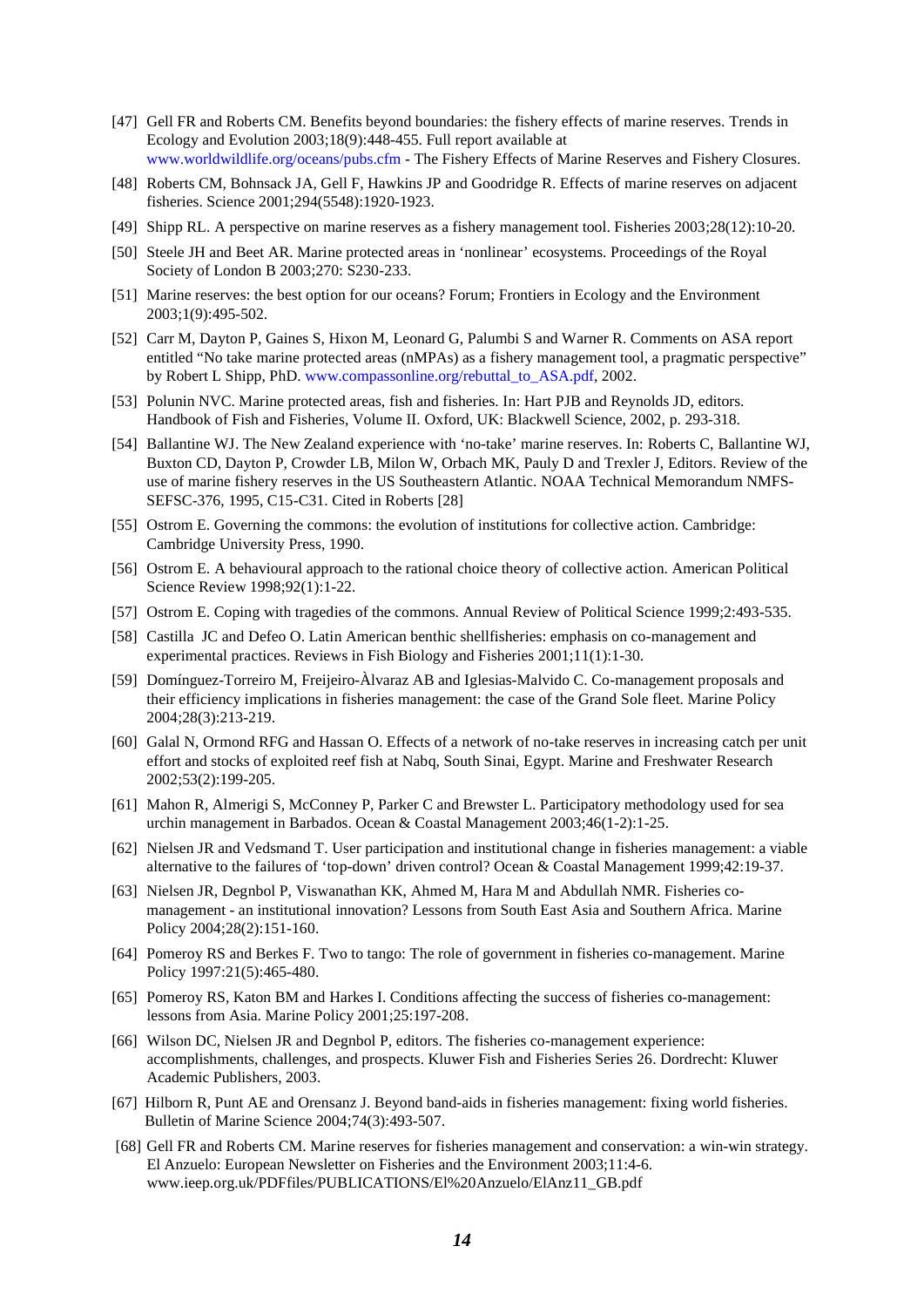- [69] Seeking the win-win situation: a brief guide to balancing conservation and fisheries yields in reserve design. MPA News 2003/2004;5(6):1-2. depts.washington.edu/mpanews/MPA48.htm#win-win
- [70] Ballantine WJ. MPA Perspective: MPAs improve general management, while marine reserves ensure conservation. MPA News 2002;4(1):5. depts.washington.edu/mpanews/MPA32.htm#Ballantine
- [71] NFCC (National Fisheries Conservation Center) Consensus statement on integrating marine reserve science and fisheries management, 2004. nfcc-fisheries.org/consensus/index.php
- [72] Hastings A and Botsford LW. Comparing designs of marine reserves for fisheries and for biodiversity. Ecological Applications 2003;13(1):S65-S70.
- [73] Roberts CM. Selecting marine reserve locations: optimality versus opportunism. Bulletin of Marine Science 2000;66(3):581-592.
- [74] Simberloff D. No reserve is an island: marine reserves and nonindigenous species. Bulletin of Marine Science 2000;66(3):567-580.
- [75] Fanshawe S, VanBlaricom GR and Shelly AA. Restored top carnivores as detriments to the performance of marine protected areas intended for fishery sustainability: a case study with red abalones and sea otters. Conservation Biology 2003;17(1):273-283.
- [76] Predation in marine reserves: how increases in predator populations can impact diversity and fisheries goals. MPA News 2004;6(1):1-3. http://depts.washington.edu/mpanews/MPA54.htm#predation
- [77] Béné C and Tewfick A. Biological evaluation of marine protected area: evidence of crowding effect on a protected population of Queen Conch in the Caribbean. Marine Ecology 2003;24(1):45-58.
- [78] Agardy T, Bridgewater P, Crosby MP, Day J, Dayton PK, Kenchington R, Laffoley D, McConney P, Murray PA, Parks JE and Peau L. Dangerous targets? Unresolved issues and ideological clashes around marine protected areas. Aquatic Conservation 2003;13(4):353-367.
- [79] Callicot JB. Conservation ethics and fishery management. Fisheries 1991;16(2):22-28.
- [80] Miller ML and Kirk J. Marine environmental ethics. Ocean & Coastal Management 1992;17(3/4):237-251.
- [81] Agrawal A. Common property institutions and sustainable governance of resources. World Development 2002;29(10):1649-1672
- [82] Baland JM and Platteau JP. Halting degradation of natural resources: is there a role for rural communities? Oxford: Clarendon Press, 1996.
- [83] Ludwig D, Hilborn R and Walters C. Uncertainty, Resource Exploitation, & Conservation: Lessons from History. Science 1993;260(5104)17-36.
- [84] Charton JAG and Ruzafa PA. Ecological heterogeneity and the evaluation of the effects of marine reserves. Fisheries Research 1999;42(1-2):1-20.
- [85] Charton JAG, Williams ID, Ruzafa AP, Milazzo M, Chemello R, Marcos C, Kitsos MS, Koukouras A, Riggio S. Evaluating the ecological effects of Mediterranean marine protected areas: habitat, scale and the natural variability of ecosystems. Environmental Conservation 2000;27(2):159-178.
- [86] Lauck T, Clark CW, Mangel M and Munro GR. Implementing the precautionary principle in fisheries management through marine reserves. Ecological Applications 1998;8(1):S72-S78.
- [87] Dayton PK. Reversal of the burden of proof in fisheries management. Science 1998;279:821-822.
- [88] Auster PJ and Langton RW. The effects of fishing on fish habitat. American Fisheries Society Symposium 1999;22:150-187.
- [89] Kaiser MJ, Spence FE and Hart PJB. Fishing-gear restrictions and conservation of benthic habitat complexity. Conservation Biology 2000;14(5):1512-1525.
- [90] Johannes RE, Freeman MMR and Hamilton RJ. Ignore fishers' knowledge and miss the boat. Fish and Fisheries 2000;1(3):257-271.
- [91] Mackinson S. Integrating local and scientific knowledge: an example in fisheries science. Environmental Management 2001;27(4):533-545.
- [92] Neis B, Schneider DC, Felt L, Haedrich RL, Fischer J and Hutchings JA. Fisheries assessment: what can be learned from interviewing resource users? Canadian Journal of Fisheries and Aquatic Sciences 1999;56(10):1949-1963.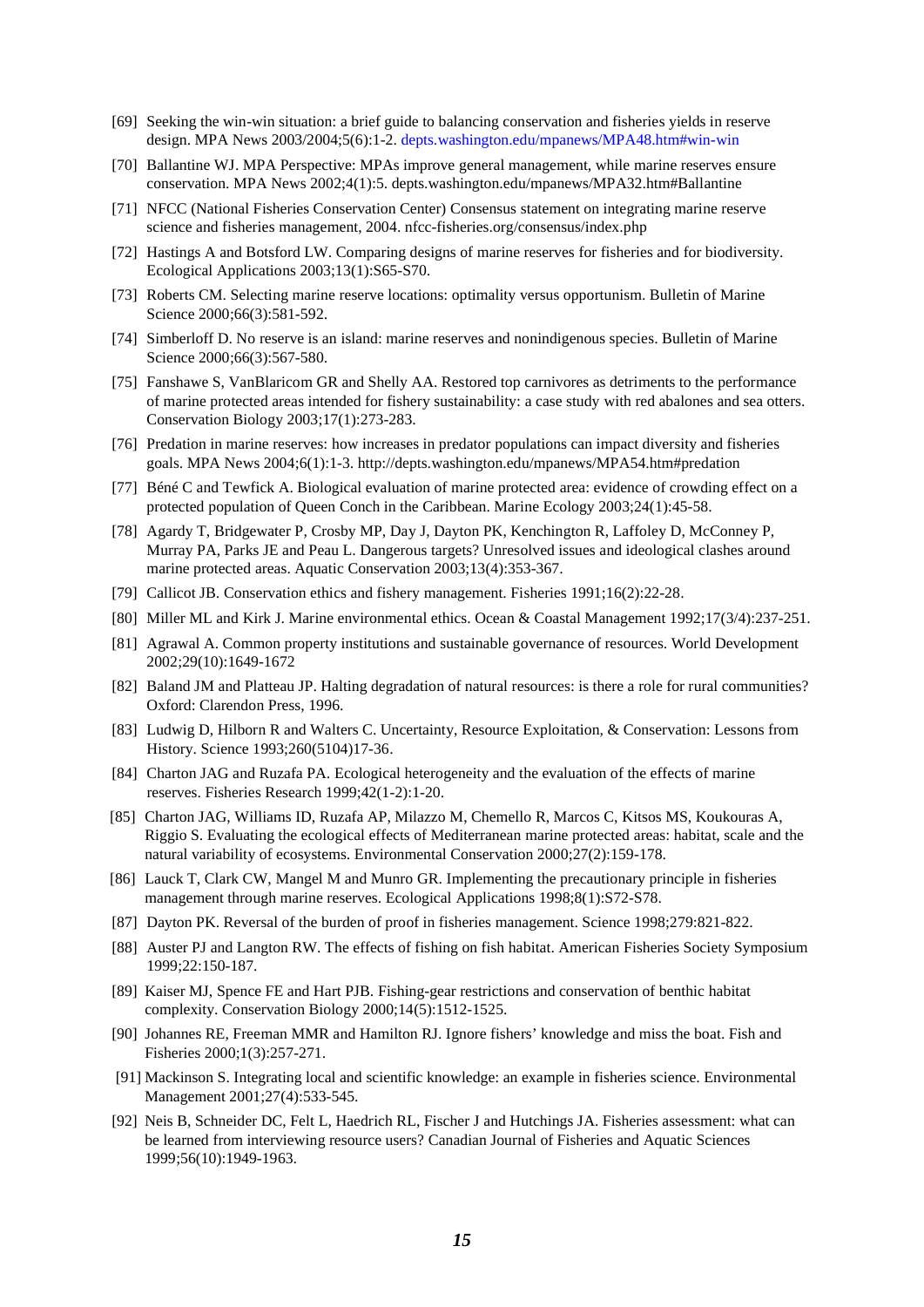- [93] Barnes B, Bloor D and Henry J. Scientific knowledge: a sociological analysis. Chicago: University of Chicago Press, 1996.
- [94] Dietz T and Stern PC. Science, values and biodiversity. Bioscience 1998;48(6):441-444.
- [95] Ravetz JR. What is post-normal science? Futures 1999;31(7):647-653.
- [96] Roberts CM. Enforcing no take zones. Marine Conservation 2003;6(1):12-13. Ross-on-Wye, UK: Marine Conservation Society.
- [97] Christie P, McCay, BJ, Miller ML, Lowe C, White AT, Stoffle R, Fluharty DL, McManus LT, Chuenpagdee R, Pomeroy C, Suman DO, Blount BG, Huppert D, Eisma RLV, Oracion E, Lowry K and Pollnac RB. Toward developing a complete understanding: a social science research agenda for marine protected areas. Fisheries 2003;28(12):22-26.
- [98] Lubchenco J. Entering the Century of the environment: a new social contract for science. Science 1998;279:490-497.
- [99] Myers N. Environmental scientists: advocates as well? Environmental Conservation 1999;26(3):163-165.
- [100] Mackey BG. Environmental scientists, advocacy, and the future of the Earth. Environmental Conservation 1999;26(4):245-249.
- [101] Hilborn R, Stokes K, Maguire J, Smith T, Botsford LW, Mangel M, Orensanz J, Parma A, Rice J, Bell J, Cochrane KL, Garcia S, Hall SJ, Kirkwood GP, Sainsbury K, Stefansson G and Walters C. When can marine reserves improve fisheries management? Ocean & Coastal Management 2004;47(3/4):197-205.
- [102] Norse EA, editor. Global marine biological diversity: a strategy for building conservation into decision making. Washington DC: Island Press, 1993, p. 37-86.
- [103] Jameson SC, Tupper MH and Ridley JM. The three screen doors: *can* marine "protected" areas be effective? Marine Pollution Bulletin 2002;44(11):1177-1183.
- [104] Soto CG. The potential impacts of global climate change on marine protected areas. Reviews in Fish Biology and Fisheries 2001;11(3):181-195.
- [105] Estes JA, Tinker MT, Williams TM and Doak DF. Killer whale predation on sea otters linking oceanic and nearshore ecosystems. Science 1998;282:473-476.
- [106] Berkes F. Cross-scale institutional linkages: perspectives from the bottom up. Chapter 9 in Ostrom et al. [6], 2002, p. 293-321.
- [107] Borrini-Feyerabend G. Collaborative management of protected areas. In: Stolton S and Dudley N, editors. Partnerships for Protection: new strategies for planning and management for protected areas. London: Earthscan, 1999, p. 225-234.
- [108] Rydin Y and Pennington M. Public participation and local environmental planning: the collective action problem and the potential of social capital. Local Environment 2000;5(2):153-169.
- [109] Murphree MW. The role of institutions in community-based conservation. In: Western D, Wright RM and Strum SC. Natural Connections: perspectives in community-based conservation. Washington DC: Island Press, 1994, p. 403-427.
- [110] Erwin DG. Strangford Lough 40+ years of loss of biodiversity under conservation management. In proceedings: Coastal Futures 2003: review and future trends. Ross-on-Wye, Gloucestershire: Coastal Management for Sustainability, 2003. www.coastms.co.uk
- [111] Jones PJS and Burgess J. Building partnership capacity for the collaborative management of marine protected areas in the UK: a preliminary analysis. Journal of Environmental Management (accepted subject to revisions).
- [112] Kelleher G. Guidelines for marine protected areas. Gland: IUCN, 1999.
- [113] Dryzek JS. Rational ecology: environment and political economy. Oxford, UK: Basil Blackwell, 1987. Cited in Milon [114]
- [114] Milon JW. Pastures, fences, tragedies and marine reserves. Bulletin of Marine Science 2000;66(3):901- 906.
- [115] Davis KLF, Russ GR, Williamson DH and Evans RD. Surveillance and poaching on inshore reefs of the Great Barrier reef Marine Park. Coastal Management 2004;32(4):373-387.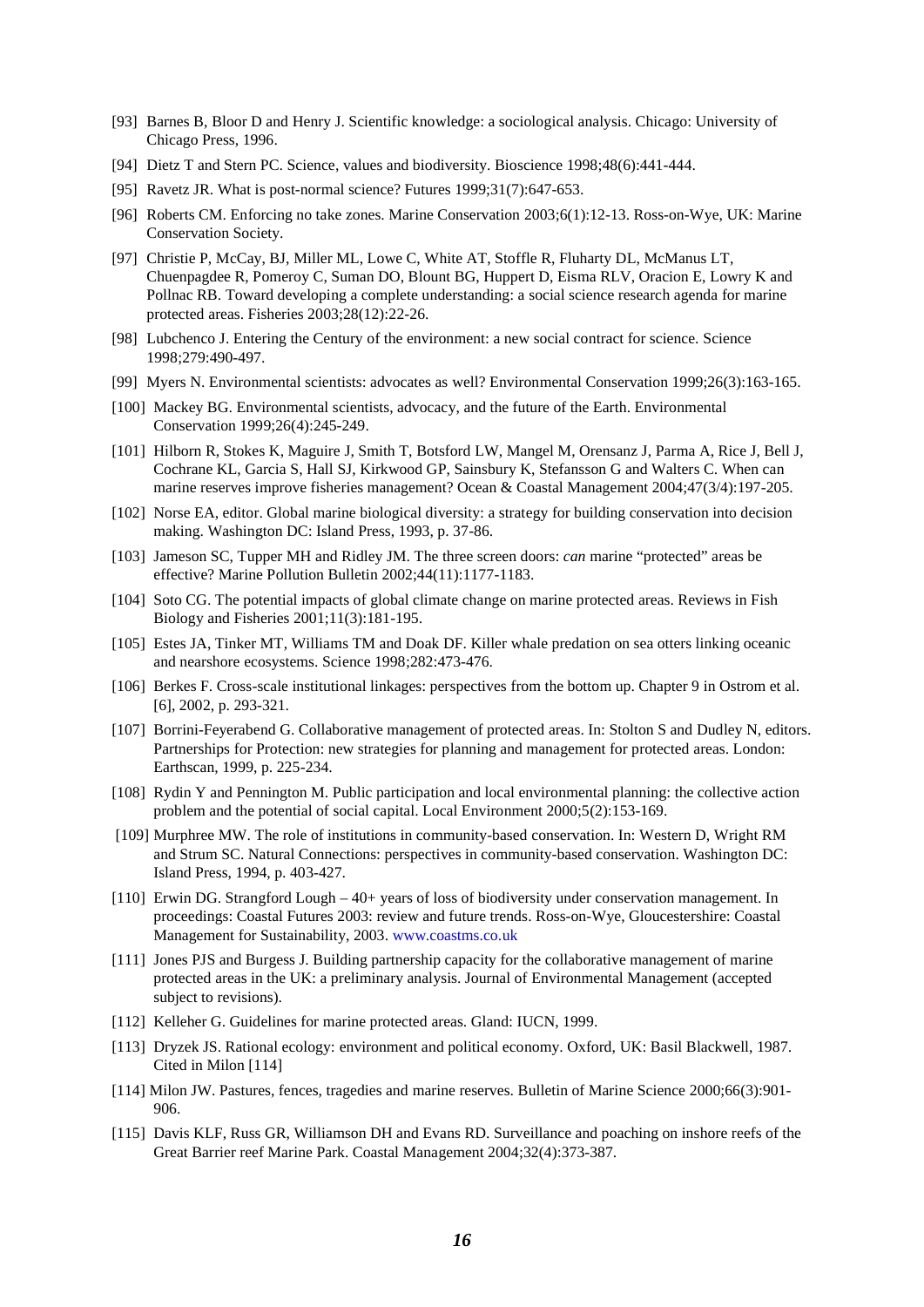- [116] Anon. MPA enforcement: practitioners employ a mix of high-tech and community-based strategies. MPA News 2000;2(5):1-3. depts.washington.edu/mpanews/MPA14.htm#Enforcement
- [117] Causey BD. Enforcement in marine protected areas. In: Gubbay S, editor. Marine Protected Areas: principles and techniques for management. London: Chapman and Hall, 1995, p. 119-148.
- [118] Ballantine WJ. Marine reserves: lessons from New Zealand. Progress in Underwater Science 1989;13:1- 14.
- [119] Sant M. Environmental sustainability and the public: responses to a proposed marine reserve at Jervis Bay, New South Wales, Australia. Ocean & Coastal Management 1996;32(1):1-16.
- [120] Anon. Financial support for fishermen who are affected by marine reserves: examining the merits. MPA News 2002;3(11):1-3. depts.washington.edu/mpanews/MPA31.htm#compensation
- [121] Jones PJS. Marine nature reserves in Britain: past lessons, current status and future issues. Marine Policy 1999;23(4-5):375-396.
- [122] Davis C. The Lyme Bay reefs project two years and two reefs. Marine Conservation 2001;5(5):22. Ross-on-Wye, UK: Marine Conservation Society.
- [123] Owens S. 'Engaging the public': information and deliberation in environmental policy. Environment and Planning A 2000;32:1141-1148.
- [124] Jones PJS, Burgess J and Bhattachary D. (2001) An evaluation of approaches for promoting relevant authority and stakeholder participation in European marine sites in the UK. Peterborough: English Nature (UK Marine SACs Project), 2001. www.homepages.ucl.ac.uk/~ucfwpej/icem.htm#MSAC
- [125] Kritzer JP. Effects of non-compliance on the success of alternative designs of marine protected-area networks for conservation and fisheries management. Conservation Biology 2004;18(4):1021-1031.
- [126] Cooke SJ and Cowyx IG. The role of recreational fishing in global fish crises. Bioscience 2004;54(9):857-859.
- [127] Denny CM and R. C. Babcock RC. Do partial marine reserves protect reef fish assemblages? Biological Conservation 2004;116(1):119-129.
- [128] Westera W , Lavery P and Hyndes G. Differences in recreationally targeted fishes between protected and fished areas of a coral reef marine park. Journal of Experimental Marine Biology and Ecology 2003;294(2):145-168.
- [129] Helvey M. Seeking consensus on designing marine protected areas: keeping the fishing community engaged. Coastal Management 2004;32(2):173-190.
- [130] Scholz A, Bonzon K, Fujita R, Benjamin N, Woodling N, Black P and Steinbeck C. Participatory socioeconomic analysis: drawing on fishermen's knowledge for marine protected area planning in California. Marine Policy 2004;28(4):335-349.
- [131] Weible C, Sabatier PA and Lubell M. A comparison of a collaborative and top-down approach to the use of science in policy: establishing marine protected areas in California. The Policy Studies Journal 2004;32(2):187-207.